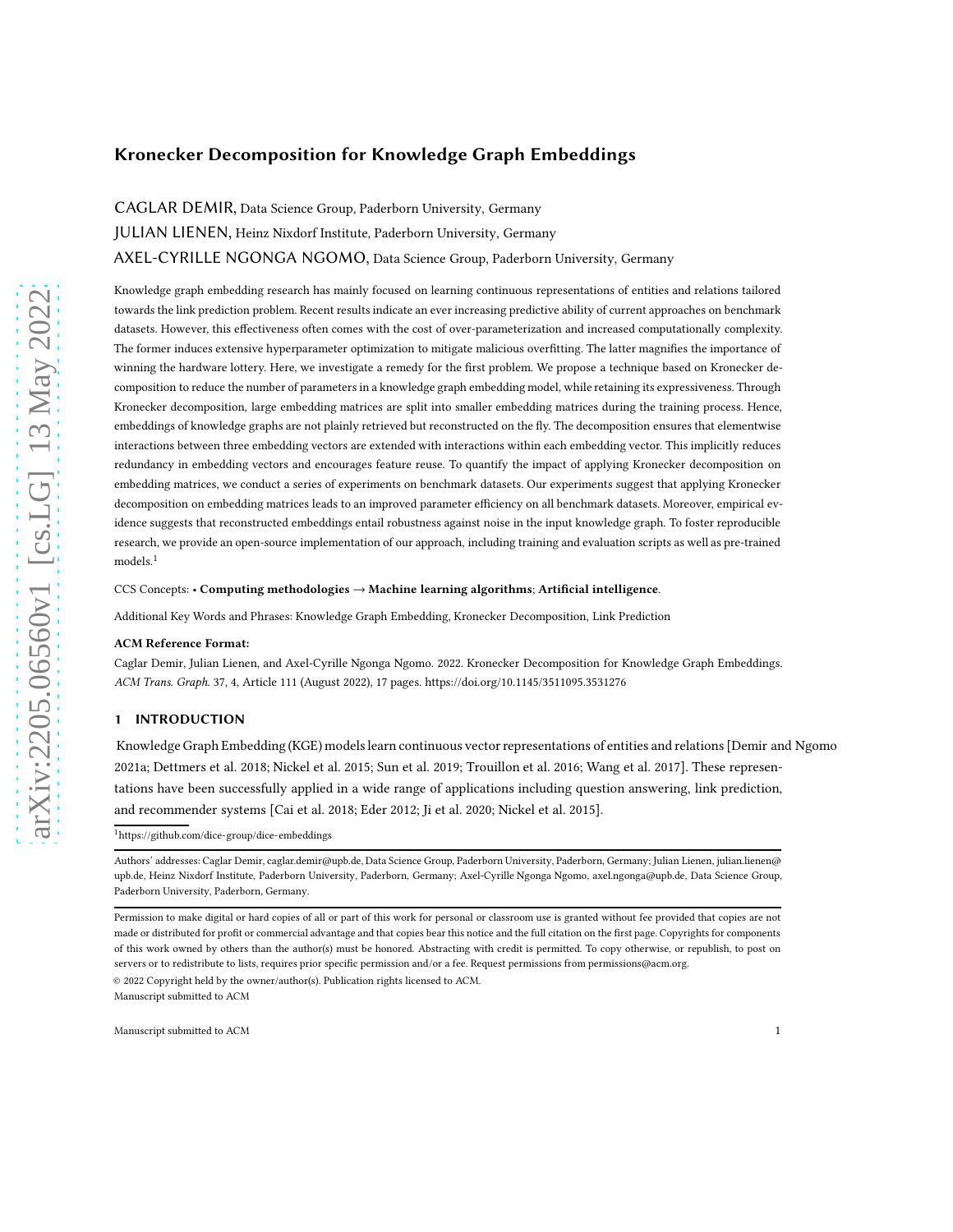Most KGE models are designed to retain a linear complexity in the number of trainable parameters and in the number of triples to scale to large Knowledge Graphs (KGs) [\[Bordes et al. 2013;](#page-14-4) [Demir and Ngomo 2021a](#page-14-0); [Sun et al.](#page-16-1) [2019;](#page-16-1) [Trouillon et al. 2016](#page-16-2); [Yang et al. 2015\]](#page-16-4). Although the number of parameters of most KGE models grows linearly in the number of unique entities and relations, training on large KGs become a computationally challenging task. For example, when embedding Freebase with an embedding size of 200, DistMult requires 33 GB of main memory solely to store its parameters [\[Dettmers et al. 2018](#page-14-1)]. Such considerable memory requirement is still a barrier for efficient training and inference of embedding models [\[Edalati et al. 2021](#page-14-5)]. Although there have been numerous attempts to reduce high memory usage by means of decomposing pre-trained overparameterized language models (see DistilBERT [\[Sanh et al.](#page-16-5) [2019\]](#page-16-5), TinyBERT [\[Jiao et al. 2019](#page-15-2)], MobileBERT [\[Sun et al. 2020\]](#page-16-6), ALP-KD[\[Passban et al. 2020\]](#page-16-7), MATE-KD [\[Rashid et al.](#page-16-8) [2021\]](#page-16-8), and KnGPT2 [\[Edalati et al. 2021\]](#page-14-5)), the decomposition of KGE models have not yet been studied.

In this paper, we investigate the problem of learning *compressed* KGEs. Our aim is to reduce the number of explicitly stored parameters, while retaining the expressiveness of KGE models. [Trouillon et al. \[2016\]](#page-16-2) showed that finding the best ratio between expressiveness and the number of parameters is a keystone in successful applications of KGE models. To increase the expressiveness of most KGE models, increasing the embedding vector size is often the only option [\[Dettmers et al. 2018\]](#page-14-1). Yet, solely increasing the parameters of models (a) makes models more prone to overfitting and (b) increases the hardware demand, i.e., the importance of winning the hardware lottery is magnified [\[Hooker](#page-15-3) [2021\]](#page-15-3). KGE literature shows that considerable amount of effort is often invested into hyperparameter optimization to find a good ratio between expressiveness and the number of parameters to mitigate overfitting [\[Ruffinelli et al. 2019](#page-16-9); [Sun et al. 2019](#page-16-1); [Zhang et al. 2019\]](#page-16-10). With this consideration, we propose a technique based on Kronecker Decomposition (KD). Applying KD on embedding matrices implicitly reduces redundancy in embedding vectors and encourages feature reuse (see Section [4\)](#page-6-0). Through the decomposition, embeddings are not merely retrieved but reconstructed on the fly. This inherently reduces the number of explicitly stored parameters, and hence decreases the memory footprint of the decomposed models. Importantly, our technique can be readily used in combination with many KGE models.

To evaluate our technique, we conducted a series of experiments on benchmark datasets. On each benchmark dataset, we applied a fine-grained parameter sweep in the size of embedding vectors. All competing KGE models are trained via a standard training technique as in the literature (see Section [3.2\)](#page-3-0). We developed a hardware-agnostic embedding framework to conduct our experiments with an ease (see Section [5.4\)](#page-9-0). To ensure the reproducibility of our experiments, we fixed the seed for the pseudo-random generator to 1. Overall, our results suggest that learning compressed embeddings via KD reduces the number of parameters on each dataset with each hyperparameter configuration, while yielding competitive performance in the link prediction task (see Section [6\)](#page-9-1). First series of our experiments indicated that 59% parameter reduction can be achieved via applying KD on relation embeddings, while retraining the training and testing performance. Moreover, applying KD on relation embeddings and entity embeddings results in on average 16.4 times fewer parameters. We also evaluate link prediction performances of models with model calibration and under noisy input triples, since most predictions in the link prediction task are often uncalibrated and publicly available datasets involve noisy triples (see Section [3.3\)](#page-3-1). Results of the former experiments suggest that MRR performance of all models are improved up to absolute 10% provided that they suffer from overfitting. As the degree of overfitting decreases, model calibration techniques (see Label Smoothing and Label Relaxation in Section [3\)](#page-2-0) do not improve generalization performances. Results of the latter experiments suggest that learning compressed knowledge graph embeddings makes models more robust against noise in KGs.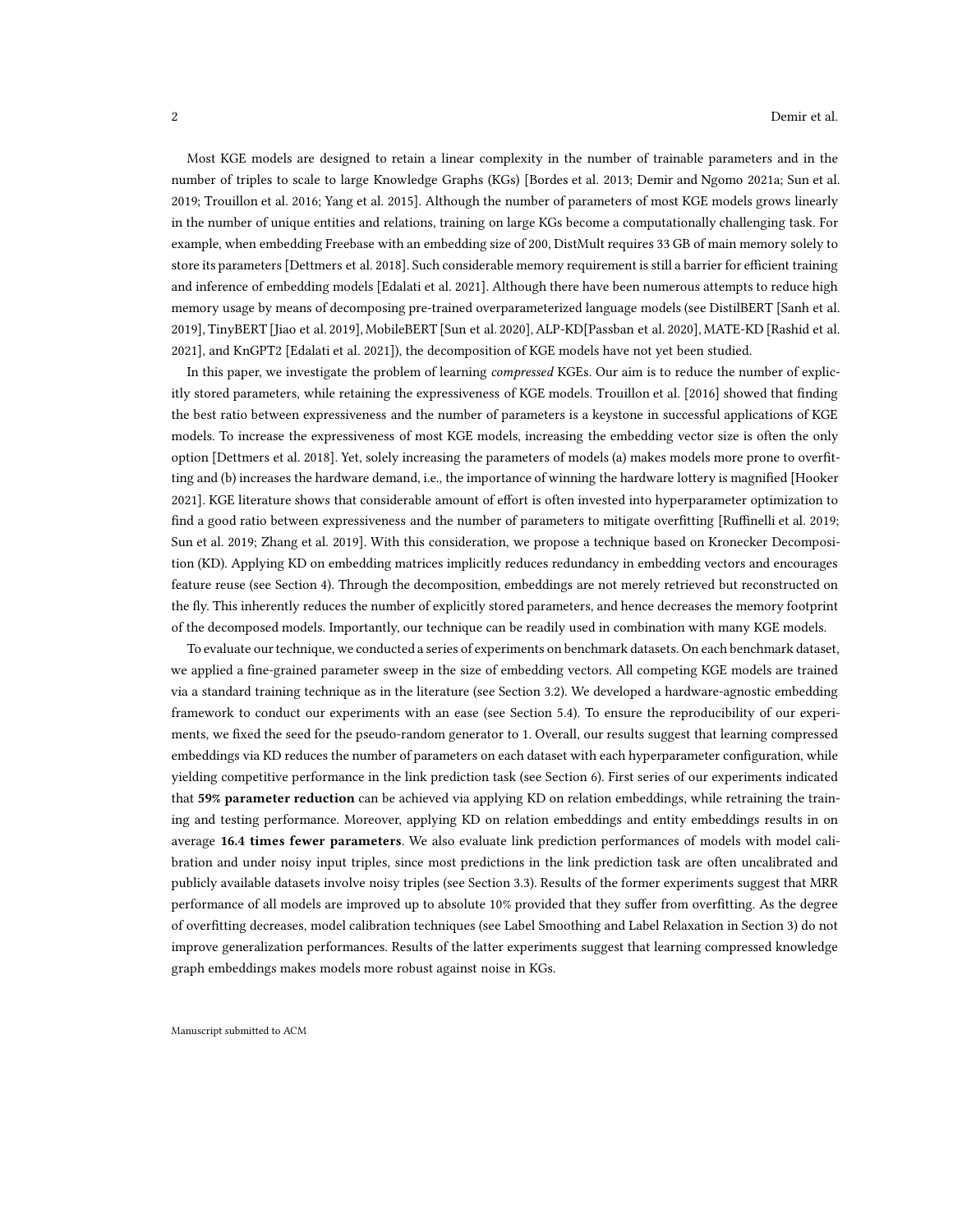### <span id="page-2-1"></span>2 RELATED WORK

In the last decade, a plethora of KGE approaches have been successfully applied to tackle various tasks [\[Cai et al. 2018;](#page-14-2) [Gligorijević et al. 2021;](#page-15-4) [Ji et al. 2020](#page-15-1); [Nickel et al. 2015\]](#page-15-0). Here, we give a brief overview of selected KGE approaches.

[Nickel et al. \[2011\]](#page-15-5) proposed a three-way factorization of a third-order binary tensor representing the input KG. The proposed approach (RESCAL) is limited in its scalability as it has a quadratic complexity in the factorization rank [\[Nickel et al. 2016\]](#page-15-6). [Yang et al. \[2015\]](#page-16-4) proposed DistMult that can be seen as an extension of RESCAL with a diagonal matrix per relation, where the dense core tensor isreplaced with diagonal matrices. DistMult does not perform well on triples with antisymmetric relations (e.g. (Barack, HasChild, Malia)), whereas it performs well on symmetric relations (e.g. (Barack, Married, Michelle)). To avoid this shortcoming, [Trouillon et al. \[2016\]](#page-16-2) extended DistMult by learning representations in a complex vector space. Their approach (ComplEx) is able to infer both symmetric and antisymmetric relations via a Hermitian inner product of embeddings which involves the conjugate-transpose of one of the two input vectors. Motivated by learning complex-valued embeddings, [Sun et al. \[2019\]](#page-16-1) designed RotatE which employs a rotational model taking predicates as rotations from subjects to objects in complex space via the elementwise Hadamard product. QuatE extends ComplEx into quaternions through applying the quaternion multiplication followed by an inner product to compute scores of triples [\[Zhang et al. 2019](#page-16-10)].

All aforementioned approaches learn embeddings of entities and relations through capturing multiplicative based interactions. Although such approaches perform well in terms of predictive accuracy and computational complexity, to increase their expressiveness the embedding vector size is the only option. [Dettmers et al. \[2018](#page-14-1)], [Nguyen et al. \[2017\]](#page-15-7), and [Balažević et al. \[2019a\]](#page-14-6) have shown that convolution operation can be applied to increase the expresiveness of KGE models without significantly increasing the number of parameters. ConvE applies a 2D convolution operation to model the interactions between entities and relations [\[Dettmers et al. 2018\]](#page-14-1). ConvKB extends ConvE by omitting the reshaping operation in the encoding of representations in the convolution operation [\[Nguyen et al. 2017\]](#page-15-7). Similarly, HypER extends ConvE by applying relation-specific 1D convolutions as opposed to applying filters from concatenated subject and relation vectors [\[Balažević et al. 2019a](#page-14-6)]. [Demir et al. \[2021\]](#page-14-7); [Demir and Ngomo \[2021a\]](#page-14-0) extended ConvE through combining 2D convolution operation with Hermitian inner product, Quaternion and Octonion multiplications.

### <span id="page-2-0"></span>3 BACKGROUND

#### 3.1 Knowledge Graphs & Link Prediction

Let E and R denote a set of entities and relations. A knowledge graph (KG) can be defined as a set of triples  $G \subseteq$  $\mathcal{E} \times \mathcal{R} \times \mathcal{E}$ , where each triple  $(h, r, t) \in \mathcal{G}$  contains two entities  $h, t \in \mathcal{E}$  and a relation  $r \in \mathcal{R}$  [\[Demir and Ngomo](#page-14-0) [2021a](#page-14-0)]. Hence, knowledge graphs represent structured collections of facts in the form of typed relationships between entities [\[Hogan et al. 2020\]](#page-15-8). These collections of facts have been used in a wide range of applications, including web search, question answering, and recommender systems [\[Nickel et al. 2015\]](#page-15-0). Yet, most knowledge graphs on the web are far from complete. The link prediction task on KGs refers to predicting whether a triple is likely to be true [\[Demir and Ngomo 2021a;](#page-14-0) [Dettmers et al. 2018](#page-14-1)]. This task is often formulated as the problem of learning a parametrized scoring function  $\phi_{\Theta}: \mathcal{E} \times \mathcal{R} \times \mathcal{E} \to \mathbb{R}$  such that  $\phi_{\Theta}(\mathsf{h}, \mathsf{r}, \mathsf{t})$  ideally signals the likelihood of (h, r, t) is true [\[Ji et al. 2020\]](#page-15-1). Here, Θ contains embeddings of entities and relations along with other trainable parameters. For instance, given the triples (Barack, Married, Michelle) and (Michelle, HasChild, Malia)  $\in G$ , a good scoring function is expected to return high scores for (Barack, HasChild, Malia) and (Michelle, Married, Barack), while returning a considerably lower score for (Malia, HasChild, Barack).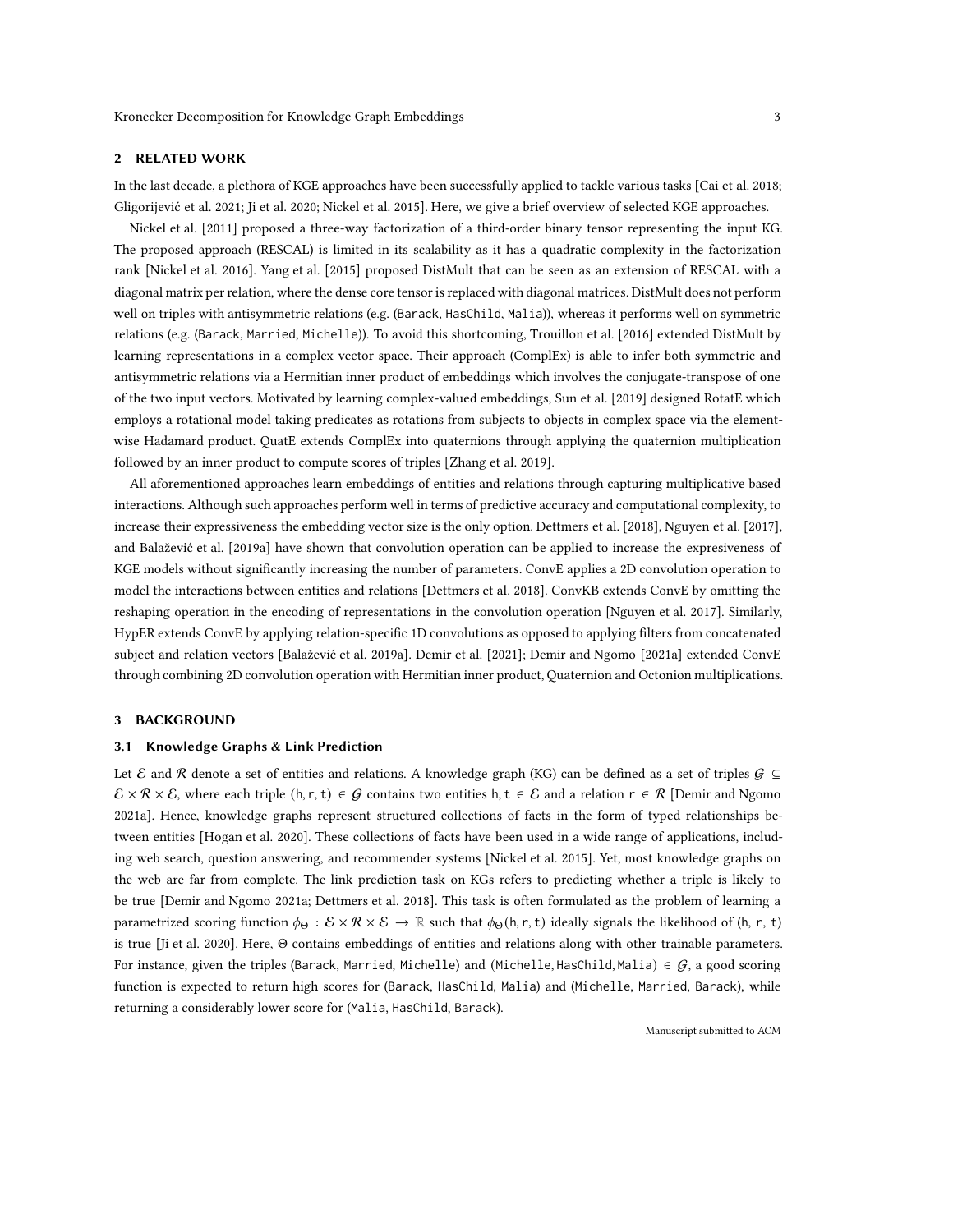#### <span id="page-3-0"></span>3.2 Knowledge Graph Embeddings and Training Strategies

Most knowledge graph embedding (KGE) models are designed to learn continuous vector representations of entities and relations tailored towards predicting missing triples. In our notation, the embedding vector of the entity  $e \in \mathcal{E}$ is denoted by  $e \in \mathbb{R}^{d_e}$  and the embedding vector for the relation  $r \in \mathcal{R}$  is denoted by  $r \in \mathbb{R}^{d_r}$ . Embedding vectors are learned through minimizing a loss function (see Equation [2\)](#page-4-0) with a first-order optimizer. The resulting models are then evaluated w.r.t. their ability of predicting missing entity rankings [\[Ruffinelli et al. 2019\]](#page-16-9).

Three training strategies are commonly used for KGE models. [Bordes et al. \[2013\]](#page-14-4) designed a negative sampling technique via perturbing an entity in a randomly sampled triple. In this setting, a triple  $(h, r, t) \in G$  is considered as a positive example, whilst  $\{(h, r, x) \mid \forall x \in \mathcal{E}\} \cup \{(x, r, t) \mid \forall x \in \mathcal{E}\}\$ is considered as a set of possible candidate negative examples. For each positive triple  $(h, r, t) \in G$ , a negative triple is sampled from the set of corresponding candidate negative triples. [Kotnis and Nastase \[2017](#page-15-9)] analysed the impact of variations of the negative sampling technique designed by [Bordes et al. \[2013\]](#page-14-4) on the link prediction task. [Lacroix et al. \[2018\]](#page-15-10) discarded the idea of randomly sampling negative triples and proposed 1vsAll/1vsN the training strategy. For each positive triple (h, r, t)  $\in$  G, all possible tail perturbed set of triples are considered as negative triples regardless of whether a perturbed triple exists in the input knowledge graph KG ( $\{(h, r, x) | \forall x \in \mathcal{E} : x \neq t\}$ ) as similarly done by [Bordes et al. \[2013](#page-14-4)]. Given that this setting does not involve negative triples via head perturbed entities, a data augmentation technique is applied to add inverse triples (also known as reciprocal triples [\[Balažević et al. 2019b\]](#page-14-8)) (t, r<sup>−1</sup>, h) for each (h, r, t). Their results showed that even simpler models reached state-of-the-art performance in link prediction task via 1vsAll. This partially stems from the fact that the ability of modelling antisymmetric relations is not required due to learning inverse relation representations. In the 1vsAll training strategy, a training data point consists of (h, r) and a binary vector containing a single "1" for the t and "0"s for other entities. [Dettmers et al. \[2018\]](#page-14-1) extended 1vsAll into KvsAll<sup>[2](#page-3-2)</sup> via constructing multi-label binary vectors for each  $(h, r)$ . More specifically, a training data point consists of a pair  $(h, r)$  and a binary vector containing "1" for  $\{x|x \in \mathcal{E} \land (h, r, x) \in \mathcal{G}\}\$  and "0"s for other entities. During training, for a given pair (h, r), predicted scores (logits) for all entities are computed, i.e.,  $\forall x \in \mathcal{E} : \phi((h, r, x))) =: z \in \mathbb{R}^{|\mathcal{E}|}$ . Through the logistic sigmoid function  $\sigma(z) = \frac{1}{1+\exp(-z)}$ , scores are normalized to obtain predicted probabilities of entities denoted by  $\hat{y}$  . A loss incurred on a training data point is then computed as

<span id="page-3-3"></span>
$$
l(\hat{\mathbf{y}}, \mathbf{y}) = -\frac{1}{|\mathcal{E}|} \sum_{i=1}^{|\mathcal{E}|} \mathbf{y}^{(i)} \log(\hat{\mathbf{y}}^{(i)} + (1 - \mathbf{y}^{(i)}) \log(1 - \hat{\mathbf{y}}^{(i)}),
$$
(1)

where  $y \in [0,1]^{|\mathcal{E}|}$  is the binary sparse label vector. If  $(h, r, e_i) \in \mathcal{G}$ , then  $y^{(i)} = 1$ , otherwise  $y^{(i)} = 0$ . Recent works show that learning Θ by means of minimizing Equation [1](#page-3-3) often leads to state-of-the-art link prediction performance [\[Balažević et al. 2019a](#page-14-6)[,b](#page-14-8); [Demir and Ngomo 2021a;](#page-14-0) [Dettmers et al. 2018](#page-14-1)]. Expectedly, 1vsAll and Kvsall are computationally more expensive than the negative sampling. As  $|\mathcal{E}|$  increases, 1vsAll and KvsAll training strategies become less applicable. Yet, recent KGE models are commonly trained with 1vsAll or KvsAll [\[Ruffinelli et al. 2019](#page-16-9)].

### <span id="page-3-1"></span>3.3 Model Calibration and Robustness

Section [3.2](#page-3-0) elucidated that most KGE models are trained to predict missing entities in a fashion akin to multi-class (1vsAll) and multi-label (KvsAll) classification problems. [Tabacof and Costabello \[2019\]](#page-16-11) showed that previous state-ofthe-art KGE models generate uncalibrated predictions, i.e., probability estimates assigned to triples are unreliable. In

 $2$ We use the terminology introduced by [Ruffinelli et al. \[2019](#page-16-9)].

<span id="page-3-2"></span>Manuscript submitted to ACM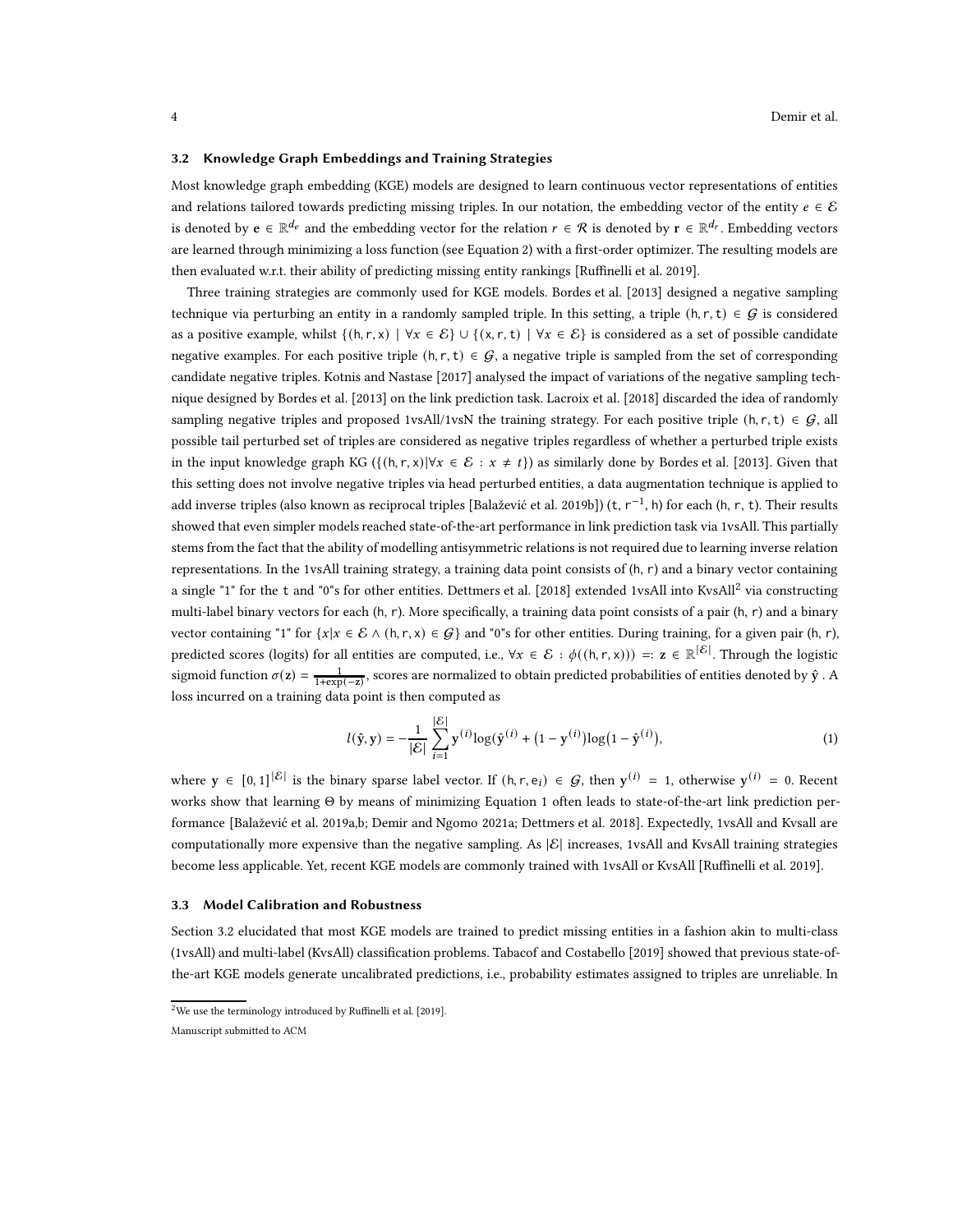many recent works, a model calibration technique has been applied to obtain calibrated predictions [\[Balažević et al.](#page-14-6) [2019a](#page-14-6)[,b;](#page-14-8) [Demir et al. 2021;](#page-14-7) [Demir and Ngomo 2021a](#page-14-0); [Dettmers et al. 2018](#page-14-1)].

A KGE model trained via 1vsAll or Kvsall can be interpreted as a probabilistic mapping  $\hat{p}: \mathcal{E} \times \mathcal{R} \mapsto \mathbb{P}(\mathcal{Y})^{|\mathcal{E}|}$  with  $\mathcal{Y} = \{0,1\}$  representing the events that the respective entities apply (1) or not (0). Hence, the training information is in the simplest form rendered as probabilities  $p(\mathsf{t} | \mathsf{h}, r) := p(\mathbb{1}(\mathsf{t} \in r(\mathsf{h})) \in \mathcal{Y} | \mathsf{h}, r) = 1$  s.t.  $\forall (\mathsf{h}, r, \mathsf{t}) \in \mathcal{G}$ , e.g., the probability of the triple (Michelle, HasChild, Malia)  $\in G$  would be set to [1](#page-3-3). Then, Equation 1 can be rewritten as

<span id="page-4-0"></span>
$$
L = -\frac{1}{|\mathcal{E}|} \sum_{t \in \mathcal{E}} p(t \mid h, r) \log \hat{p}(t \mid h, r) + (1 - p(t \mid h, r)) \log(1 - \hat{p}(t \mid h, r)). \tag{2}
$$

The calibration of  $\hat{p}$  characterizes the convergence between the model confidence and actual accuracy, ideally matching each other [\[Guo et al. 2017\]](#page-15-11). Not only can overconfident but incorrect predictions result into harmful consequences, also too modest predictions can leave much potential unused. Hence, well-calibration can be seen as a second optimization goal in knowledge graph embedding learning. Training models with nondegenerate probability distributions  $-$ hard target values  $1/0$  – provokes overconfidence in predictions as the learner is urged to reproduce extreme probabilities [\[Tabacof and Costabello 2019\]](#page-16-11). To weaken this issue, a plethora of calibration means has been proposed, commonly by leveraging explicit calibration data, such as isotonic regression [\[Zadrozny and Elkan 2002\]](#page-16-12), Bayesian binning [\[Naeini et al. 2015\]](#page-15-12) or temperature scaling [\[Guo et al. 2017\]](#page-15-11). Besides calibration, model robustness against label noise further plays an essential role in making a embedding model applicable to real-world data. Large knowledge graphs observed in practice typically comprise erroneous relations, misleading the learner when used as training instance [\[Heindorf et al. 2017](#page-15-13), [2016](#page-15-14), [2019\]](#page-15-15). For instance, Albert Einstein has the type of<https://dbpedia.org/ontology/Eukaryote> that is defined a subclass of Fungus or [https://dbpedia.org/page/Boo\\_\(dog\)](https://dbpedia.org/page/Boo_(dog)) has the type of Scientist and Dog.

3.3.1 Label Smoothing. [Szegedy et al. \[2016\]](#page-16-13) designed the Label Smoothing technique (LS) that combines favorable properties in both quality respects discussed above. Not only can it be considered as an implicit calibration method [Müller et al. 2019], it has also shown improved robustness capabilities over the cross-entropy loss [Lukasik et al. 2020]. LS transforms the probability distributions  $p$  as defined above to less extreme distributions  $p^s$  by distributing a certain amount of probability mass among all other events, in its simplest formulation uniformly. To this end, let  $\alpha \in (0, 1)$  be the smoothing parameter. Then, the smoothed training distributions are formally given by  $p^{s}(t | h, r) =$ 1 − α/2  $\forall$ (h, r, t) ∈ G. These distributions  $p^s$  replace p in the cross-entropy loss formulation. Referring to the running example, label smoothing would assign  $p^s$ (Malia | Michelle, HasChild) = 1– $\alpha/2$  and  $\alpha/2$  to the complementary event. By this, the model is no longer urged to reproduce probabilities approaching 1, resulting in less over-confidence.

3.3.2 Label Relaxation. Albeit LS undeniably improves generalization performances, it can be questioned from a data modelling perspective. The smoothed distribution  $p^s$ , by default determined by a uniform smoothing policy, is unlikely to match the exact underlying ground-truth probability, introducing a modeling bias that may distort the learning in a less extreme yet still unrealistic way. Coming back to our previous example, the smoothed target probability  $p^s(\mathbb{1}(\text{Malia } \notin \text{HasChild}(\text{Michelle})) | \text{Michelle}, \text{HasChild}) = \alpha/2 \text{ seems to be implausible in case there is clear}$ evidence for the truthfulness of the triple, and the learner would be incited to assign less probability on purpose.

As a generalization to mitigate such issues, so-called *label relaxation* (LR) [Lienen and Hüllermeier 2021] models the target as (credal) set  $Q_\alpha \subseteq \mathbb{P}(\mathcal{Y})$  of candidate probability distributions "sufficiently close" to the original distribution p, whereby the exact ground-truth distribution is assumed to be in  $Q_\alpha$ . To construct such target sets, LR assigns a certain amount of plausibility  $\alpha \in (0,1]$  to other outcomes than the one observed in the training data. Transferred to KGE Manuscript submitted to ACM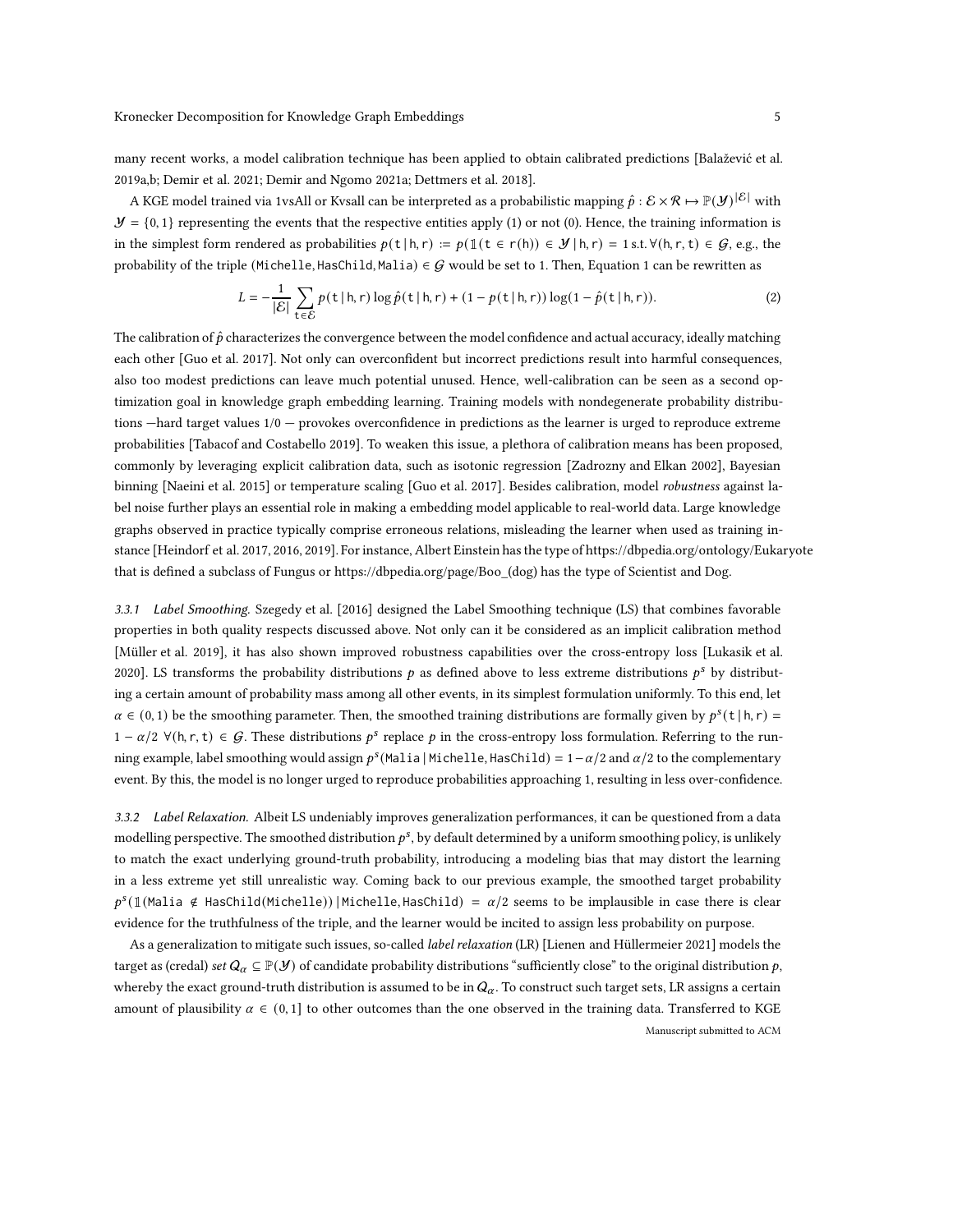learning, the parameter  $\alpha$  can be interpreted as an upper probability for the event that the respective entity does not apply to a pair (h, r). Hence, the credal set  $Q_{\alpha}^{(h,r,t)}$  of the triple (h, r, t)  $\in G$  is given by

$$
Q_{\alpha}^{(h,r,t)} := \{p'(\cdot \mid h,r) \in \mathbb{P}(\mathcal{Y}) \mid p'(t \mid h,r) \geq 1 - \alpha\}.
$$

As a result, instead of committing to a particular distribution, the resulting target set  $Q_\alpha$  is less precisely but more reliably expressing the belief about the ground-truth probability, reducing the risk of entailing an undesirable bias in the target modelling. Relating to the ongoing example relation, the target probability p is expected to be  $p($ Malia | Michelle, HasChild)  $\in$  $[1 - \alpha, 1]$ , i.e., it must not necessarily be the smoothed nor the degenerate distribution. In the following, we will drop the dependence of the target set on  $(h, r, t)$ , i.e.,  $Q_{\alpha} := Q_{\alpha}^{(h, r, t)}$ , for the sake of brevity.

To optimize a probabilistic model provided such (weak) supervision, the learner is then trained by comparing  $\hat{p}$  to the most plausible candidate  $p' \in Q_\alpha$  among the distributions in the target set in terms of the Kullback-Leibler divergence  $D_{KL}(p||\hat{p}) = \sum_{y\in\mathcal{Y}}p(y)\log\hat{p}(y)$  based on the current model belief  $\hat{p}$ . Leveraging the framework of *optimistic superset* learning [\[Hüllermeier and Cheng 2015\]](#page-15-16), the LR loss is formally defined as

$$
L^*(Q_\alpha, \hat{p}) = \min_{p' \in Q_\alpha} D_{KL}(p' || \hat{p}),
$$

which simplifies to the closed-form

$$
L^*(Q_\alpha, \hat{p}) = \begin{cases} 0 & \text{if } \hat{p} \in Q_\alpha \\ D_{KL}(p' || \hat{p}) & \text{otherwise,} \end{cases}
$$

where  $p'(\mathbb{1}$  ( $t \in r(h)) | h, r) = 1-\alpha$  and  $\alpha$  otherwise. Roughly speaking, the consideration of  $p'$  as closest, and thus most plausible, distribution to  $\hat{p}$  in the target set constitutes a form of optimism in the validity of  $\hat{p}$ . This loss instantiation has been proven to be convex and can be efficiently optimized. Results signal improved model calibration while retaining the generalization performance as achieved by LS [\[Lienen and Hüllermeier 2021](#page-15-17); Lienen and Hüllermeier 2021].

### <span id="page-5-1"></span>3.4 Kronecker Product and Decomposition

For any matrix  $X \in \mathbb{R}^{m \times n}$  and  $Y \in \mathbb{R}^{m \times n}$ , the Hadamard product  $X \circ Y$  is defined as

$$
\mathbf{X} \circ \mathbf{Y} = \begin{bmatrix} \mathbf{X}_{11} \mathbf{Y}_{11} & \dots & \mathbf{X}_{1n} \mathbf{Y}_{1n} \\ \vdots & \ddots & \vdots \\ \mathbf{X}_{m1} \mathbf{Y}_{m1} & \dots & \mathbf{X}_{mn} \mathbf{Y}_{mn} \end{bmatrix} \in \mathbb{R}^{m \times n},
$$
(3)

where  $X_{ij}$  only interacts with  $Y_{ij}$ . For any matrix  $Z \in \mathbb{R}^{p \times q}$ , the Kronecker Product (KP)  $X \otimes Z$  is a block matrix:

<span id="page-5-0"></span>
$$
\mathbf{X} \otimes \mathbf{Z} = \begin{bmatrix} \mathbf{X}_{11} \mathbf{Z} & \dots & \mathbf{X}_{1n} \mathbf{Z} \\ \vdots & \ddots & \vdots \\ \mathbf{X}_{m1} \mathbf{Z} & \dots & \mathbf{X}_{mn} \mathbf{Z} \end{bmatrix} \in \mathbb{R}^{mp \times nq},\tag{4}
$$

where every element of X interacts with every element of Z. In contrast to the Hadamard product, the Kronecker product is not commutative, i.e.,  $X \otimes Z \neq Z \otimes X$  most commonly holds. For more details, we refer to [\[Graham 2018](#page-15-18); [Van Loan 2000](#page-16-14)]. Numerous works have shown that KP defined in Equation [4](#page-5-0) can be effectively applied to decompose a large matrix into two smaller matrices [\[Cohen et al. 2019;](#page-14-9) [Greenewald et al. 2013,](#page-15-19) [2016](#page-15-20); [Tahaei et al. 2021](#page-16-15); [Zhang et al.](#page-16-16) [2021\]](#page-16-16). In the Kronecker Decomposition (KD), a large weight matrix of  $W \in R^{mp \times nq}$  can be decomposed into any

Manuscript submitted to ACM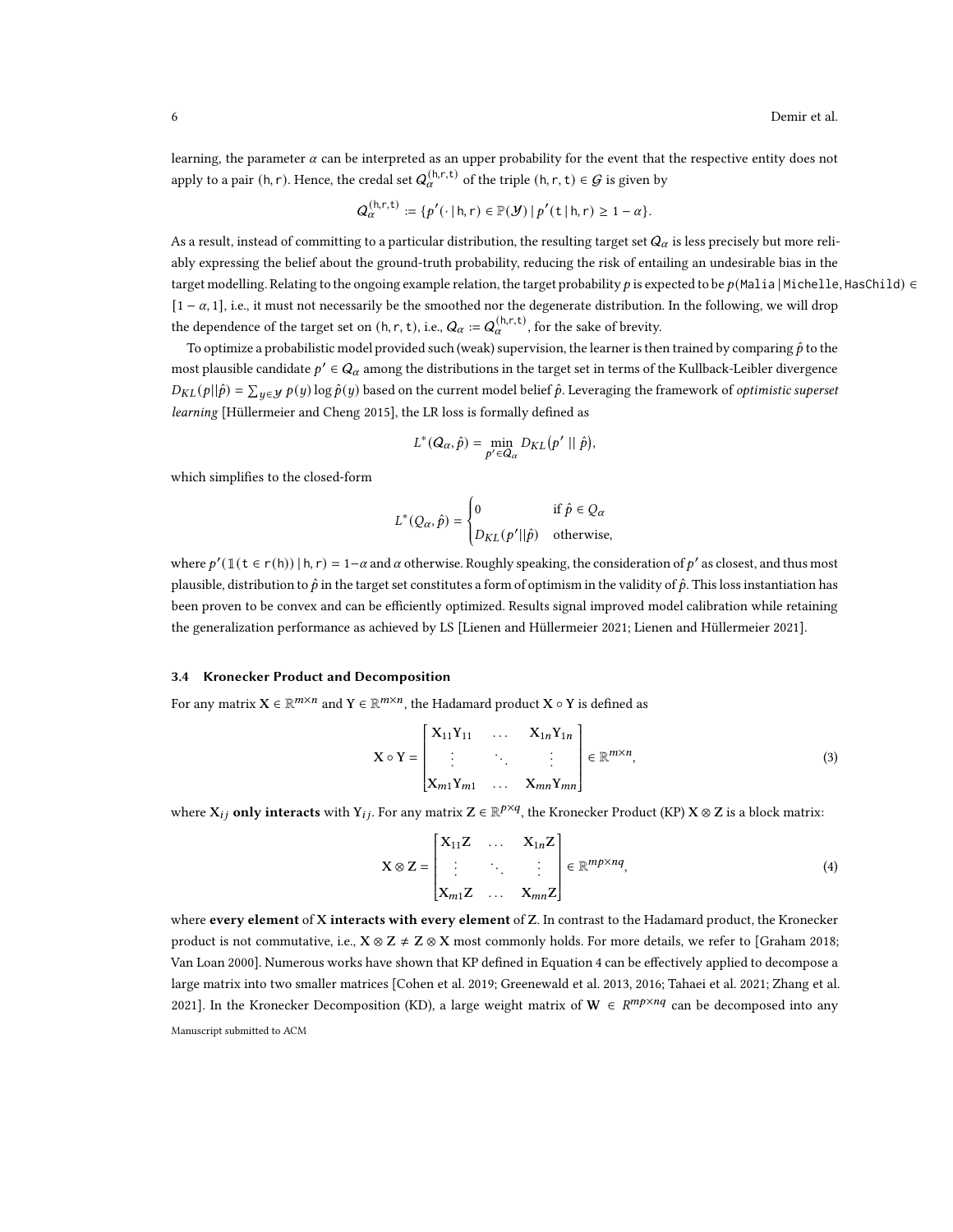$\mathbf{X} \in \mathbb{R}^{m_1 \times n_1}$  and  $\mathbf{Z} \in \mathbb{R}^{\frac{m p}{m_1} \times \frac{n q}{n_1}}$ . Different compression factors can be achieved through different shape configurations of smaller matrices. Tahaei et. al. [\[Tahaei et al. 2021\]](#page-16-15) have shown that the following formulation can be effectively used to compute a linear transformation encoded in a weight matrix W via KD:

<span id="page-6-1"></span>
$$
\left(\mathbf{X}\otimes\mathbf{Z}\right)\mathbf{x}=\mathcal{V}\left(\mathbf{Z}\mathcal{R}_{\frac{nq}{n_1}\times n_1}(x)\mathbf{X}^{\top}\right),\tag{5}
$$

where  $x \in \mathbb{R}^{nq}$  represent input feature vector,  $\mathcal{V} : \mathbb{R} \to \mathbb{R}^{m}$  flattens an input matrix into a vector,  $\mathcal{R}_{\frac{nq}{n_1} \times n_1}$  converts x to a  $\frac{nq}{n_1}$  by  $n_1$  matrix by dividing the vector to columns of size  $\frac{nq}{n_1}$  and concatenating the resulting columns together [\[Lutkepohl 1997;](#page-15-21) [Tahaei et al. 2021\]](#page-16-15). The computation defined in [5](#page-6-1) reduces the number of floating point operations required to perform KD from  $(2m_1m_2 - 1)n_1n_2$  to  $min((2n_2 - 1)m_2n_1 + (2n_1 - 1)m_2m_1, (2n_1 - 1)n_2m_1 + (2n_2 - 1)m_2m_2)$ 1) $m_2m_1$ ), where  $n_1 = \frac{mp}{m_1}$  and  $n_2 = \frac{nq}{n_1}$  [\[Tahaei et al. 2021\]](#page-16-15). In the next section, we elucidate our methodology on applying KD in KGE.

## <span id="page-6-0"></span>4 METHODOLOGY

Previous works have shown that pre-trained overparameterized language models can be effectively decomposed into smaller weight matrices [\[Jiao et al. 2019](#page-15-2); [Rashid et al. 2021;](#page-16-8) [Sanh et al. 2019](#page-16-5); [Sun et al. 2020\]](#page-16-6). Particularly, the Kronecker Decomposition (KD) elucidated in Section [3.4](#page-5-1) leads a significant reduction in the number of parameters with at most a mild cost of predictive accuracy [\[Edalati et al. 2021;](#page-14-5) [Tahaei et al. 2021\]](#page-16-15). Analogous to the aforementioned two works, findings of [Zhang et al. \[2021](#page-16-16)] and [Wu \[2016](#page-16-17)] suggest that training a neural network via KD on weight matrices results in a significant parameter efficiency. We are interested in learning compressed KGE by applying KD during training. We aim to design a generic technique that can be applied in existing knowledge graph embedding (KGE) models to reduce the number of explicitly stored parameters while retaining their expressiveness. Importantly, through KD on embedding matrices, we aim to capture interactions within an embedding vector without requiring additional parameters. This is expected to encourage parameter reuse and reduces redundancy in model's parameters [\[Huang et al.](#page-15-22) [2017](#page-15-22)].

### 4.1 Kronecker Decompression for Knowledge Graph Embeddings

Most KGE models are designed as a parametrized scoring function (say DistMult [\[Yang et al. 2015\]](#page-16-4))  $\phi_{\Theta}: \mathcal{E} \times \mathcal{R} \times \mathcal{E} \to \mathbb{R}$ that maps an input triple  $(h, r, t) \in G$  to a scalar value that is mapped to the unit interval using the sigmoid/logistic function. This normalized scalar value is interpreted to reflect the likelihood of (h, r, t) is true which is denoted with  $\hat{p}(\mathsf{t} \mid \mathsf{h}, \mathsf{r})$  in Section [3.3.](#page-3-1)  $\Theta$  denotes the parameters of  $\phi$  that consists of an entity embedding matrix  $\mathbf{E} \in \mathbb{R}^{|\mathcal{E}| \times d}$ , a relation embedding matrix  $\mathbf{R} \in \mathbb{R}^{|\mathcal{R}| \times d}$ , and other trainable parameters, such as affine transformation over input embeddings, convolutions, batch normalization or instance normalization. Assume that  $\phi =: \text{DistMult} \text{ and } \Theta := \{E, R\},$ for a given  $(h, r, t) \in G$ , a score is computed as

<span id="page-6-2"></span>
$$
DistMult(h, r, t) = h \circ r \cdot t.
$$
 (6)

In Equation [6,](#page-6-2) a triple score is computed thorough elementwise interactions between 3  $d$ -dimensional real-valued embedding vectors, e.g., given  $d = 2$  and,  $a, b, c, d, e, f \in \mathbb{R}$ , a triple score is  $[a, b] \circ [c, d] \cdot [e, f] = ace + bdf$ . During training, the gradient of the loss function (see Equation [2\)](#page-4-0) w.r.t. 3 d-dimensional embedding vectors h, r, t is computed. The gradient of the loss w.r.t. the first item  $a$  in h is computed in two steps: the gradient of the loss. w.r.t. the prediction is computed and distributed over the addition operation and the elementwise multiplication via ce. Yet, Manuscript submitted to ACM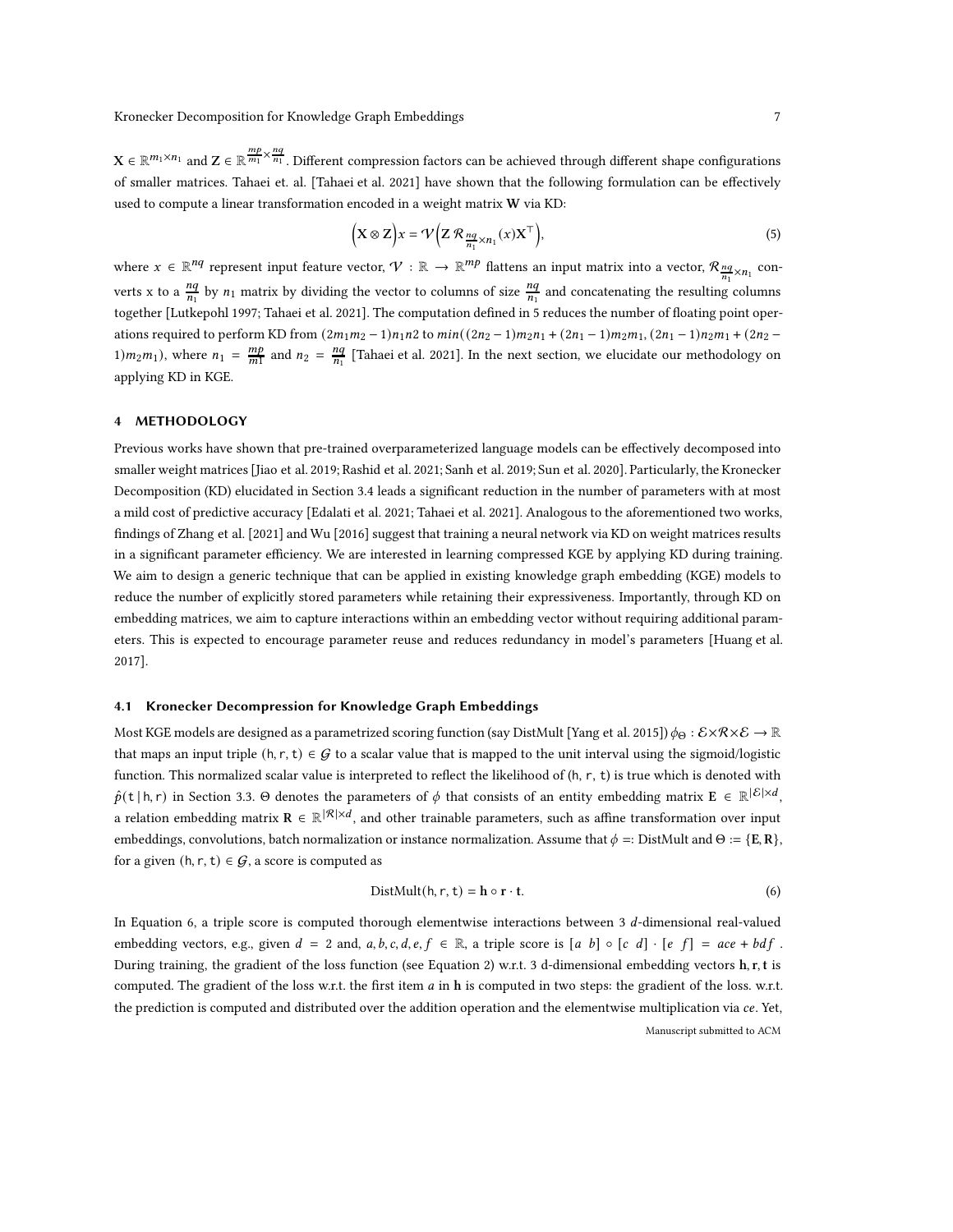the interaction between  $(a, b)$  as well as between  $(a, a)$  are ignored, although  $a$  and  $b$  constituted  $h$  together. This stems from computing a scalar value via elementwise operations. These ignored interactions can be captured through applying KD on embedding vectors as follows

<span id="page-7-0"></span>
$$
[aa\ ab\ ab\ bb]\circ [cc\ cd\ cd\ dd]\cdot [ee\ ef\ ef\ ff] = aacce
$$
  
 
$$
+ 2(abcdef)
$$
  
 
$$
+ bbddff.
$$
 (7)

Through the middle term in Equation [7,](#page-7-0) interactions between  $(a, b)$  and  $(a, a)$  are incorporated without requiring additional parameters. Hence, we argue that DistMult defined in Equation [6](#page-6-2) is less expressive than its KD variation defined in Equation [7.](#page-7-0) Consequently, if the both models are trained properly, the latter model is expected to perform at least as well as the former model in the link prediction problem. Importantly, the number of possible interactions within an embedding vector grows by  $(d+1)^2$  when d grows by 1. Although these interactions are expected to encourage *feature* reuse and reduce redundancy in model's parameters, the computation of KP on embedding vectors may become a bottleneck due to high computationally complexity of KD. In this setting, E and R can be seen as compressed embeddings of entities and relations. Hence, given a triple (h, r, t), their compressed embeddings are retrieved and a triple score is computed via their decompressed embeddings. Our technique can be readily applied on many multiplicative based KGE models. For the numerical stability, the batch normalisation or layer normalization can be applied to reduce the dependence of gradients on the scale of embedding vectors as these normalization techniques have beneficial effect on the gradient flow through models [\[Ba et al. 2016;](#page-14-10) [Ioffe and Szegedy 2015\]](#page-15-23).

### <span id="page-7-1"></span>4.2 Kronecker Decomposition for Relation Embeddings

KD on relation embeddings of DistMult can be applied as

KD-Rel-DistMult(h, r, t) = 
$$
\mathbf{h} \circ (\mathbf{r} \otimes \mathbf{r}) \cdot \mathbf{t}
$$
, (8)

where  $h, t \in E : E \in \mathbb{R}^d$ , and  $r \in R : R \in \mathbb{R}^{\sqrt{d}}$ . The parameter gain can be computed as  $(d - \sqrt{d}) \times (|\mathcal{R}|)$ . Note that scores of triples are still computed based on 3 d-dimensional embedding vectors. As the size of the input graph and the number of relations grow, the parameter gain becomes more tangible.

#### <span id="page-7-2"></span>4.3 Kronecker Decomposition of Embeddings for 1vsAll

Most KGs contain more entities than relations (see Table [1\)](#page-8-0). Hence, the potential parameter gain of applying KD on entity embeddings is expectedly larger than applying KD on relation embeddings. Yet, applying KD on tail entities embeddings in 1vsAll or KvsAll increase the runtime and memory requirements as these training strategies require considering all entities to compute an incurred loss for a single prediction (see Section [3.2\)](#page-3-0). To alleviate this limitation, KD can be applied as

KD-DistMult(h, r, t) = 
$$
\sum_{i}^{d} R((\mathbf{h} \otimes \mathbf{h}) \circ (\mathbf{r} \otimes \mathbf{r}))_{i} \cdot \mathbf{t},
$$
 (9)

where  $R(\cdot)$  reshapes a  $d^2$  dimensional vector into  $d$  by  $d$  matrix. The matrix vector product of the resulting vector and t is summed to obtain a score for an input triple (h, r, t).

In Section [4.2](#page-7-1) and [4.3,](#page-7-2) we elucidated applying KD on embedding vectors. Yet, KD can be also applied to decompose linear transformation weight matrices in feed-forward and convolutional based embedding models during training. Manuscript submitted to ACM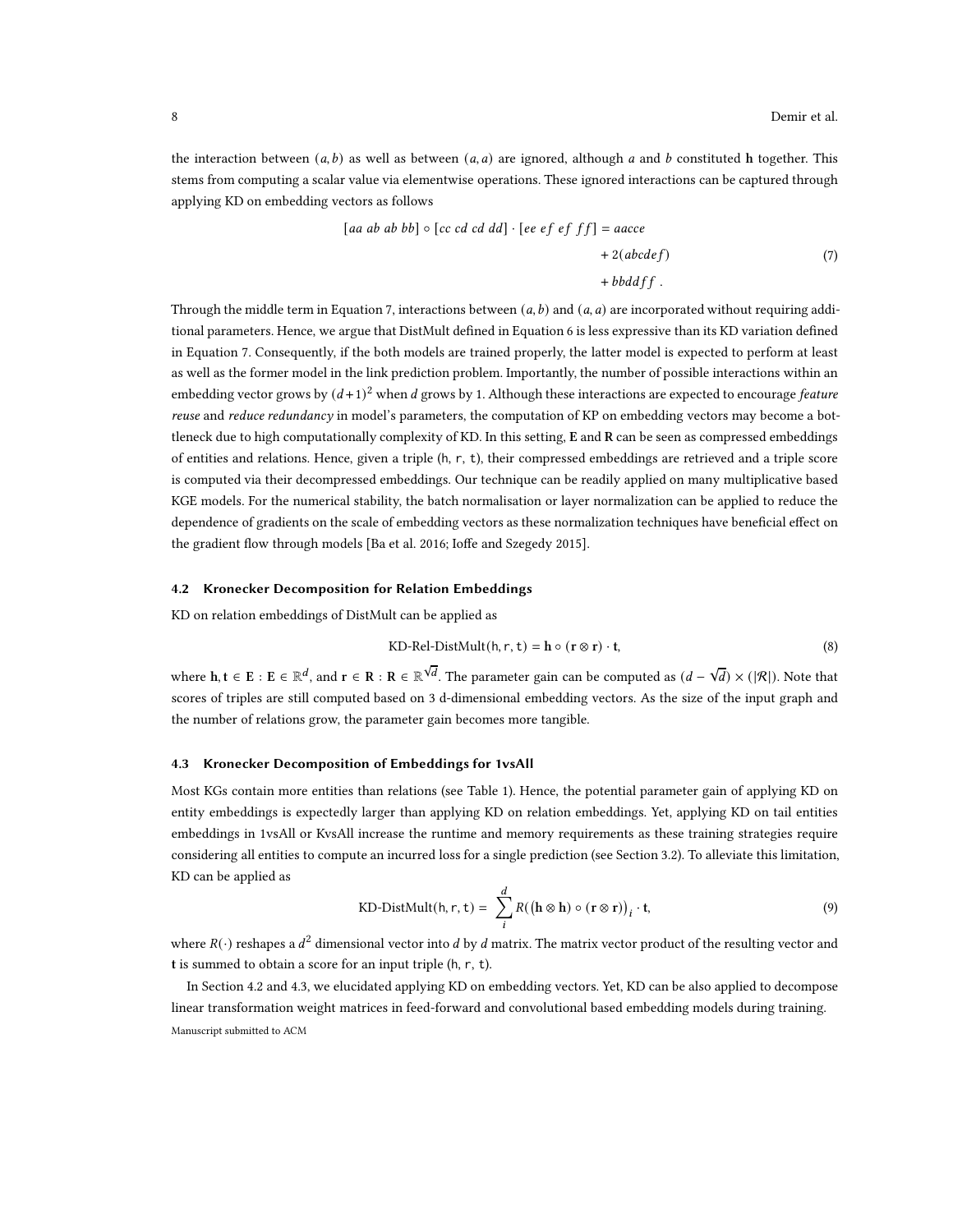| <b>Dataset</b> |        |    | $ \mathcal{E}  =  \mathcal{R}  =  \mathcal{G}^{\text{Train}}  =  \mathcal{G}^{\text{Val.}}  =  \mathcal{G}^{\text{Test}} $ |      |      |
|----------------|--------|----|----------------------------------------------------------------------------------------------------------------------------|------|------|
| <b>UMLS</b>    | 136    | 93 | 10.432                                                                                                                     | 1304 | 1965 |
| <b>KINSHIP</b> | 105 51 |    | 17,088                                                                                                                     | 2136 | 3210 |

Table 1. Overview of datasets.

## <span id="page-8-1"></span><span id="page-8-0"></span>5 EXPERIMENTAL SETUP

#### 5.1 Training and Optimization

We trained approaches with the 1vsAll training strategy (see Section [3.2\)](#page-3-0) as commonly done in the literature [\[Lacroix et](#page-15-10) al. [2018](#page-15-10); [Ruffinelli et al. 2019](#page-16-9)]. All models are trained with the ADAM optimizer [\[Kingma and Ba 2014\]](#page-15-24) and minimize the cross entropy loss function (see Equation [2\)](#page-4-0). We use the same loss function for all approaches on all datasets as [Mohamed et al. \[2019](#page-15-25)] previously showed that generalization performance of KGE models can be significantly influenced by the choice of the loss function. Moreover, we apply the batch normalization [\[Ioffe and Szegedy 2015](#page-15-23)] to facilitate numerical stability and accelerate convergence during training. We trained the model for 1000 epochs with a learning rate of .01 and a batch size of 1024.We further optimized the embedding vector sizes in {4, 9, 16, 25, 36, 49, 64, 81, 100, 121, 144, 169, 196, 225, 289, 324, 361, 400} using a grid search. For label smoothing and label relaxation, we consider  $\alpha \in \{1, 2\}$ . This results in training models with soften target values, i.e.,  $0 < y^{(i)} < 1$ . Through large parameter sweep in the embedding vector size, we aim to obtain a fine-grained performance analysis. As elucidated in Section [4,](#page-6-0) we hypothesize that the impact of learning compressed embeddings becomes more tangible as the size of the embedding vector increases. Importantly, we also share test and train performance of all operations with all configurations. By doing so, we aim to quantify the impact of applying label smoothing and label relaxation during training and testing separately. We do not apply an explicit regularization (e.g. L1, L2 regularization or the Dropout technique [\[Srivastava et al. 2014](#page-16-18)]) as regularization techniques may not allow to observe any regularization effect of label smoothing and label relaxation.

#### 5.2 Datasets

We evaluated our proposed models on standard link prediction benchmark datasets (KINSHIP and UMLS datasets) [\[Trouillon and Nickel](#page-16-19) [2017](#page-16-19)]. The Kinships knowledge graph describes the 26 different kinship relations of the Alyawarra tribe and the unified medical language system (UMLS) knowledge graph describes 135 medical entities via 49 relations describing [\[Trouillon and Nickel 2017](#page-16-19)]. Note that we omitted WN18RR, FB15K-237, and YAGO3-10 from our experiments for two reasons: First, we aim to conduct experiments to quantify the impact of Kronecker Decomposition in a fine-grained many unique configurations with very large number of epochs (1000). KINSHIP and UMLS datasets are considerably smaller datasets compared to WN18RR, FB15K-237, and YAGO3-10. Hence, training three models with 21 unique configurations for 1000 epochs (see Section [5.1\)](#page-8-1) on WN18RR, FB15K-237, and YAGO3-10 can take up to a month. Moreover, two recent works showed that these datasets involve entities on the validation and test data splits that do not occur in the train split [\[Broscheit et al. 2020;](#page-14-11) [Demir and Ngomo 2021b](#page-14-12)].

## 5.3 Evaluation metrics and Baseline Selection

We use the standard metrics filtered Mean Reciprocal Rank (MRR) and hits at N (H@N) for link prediction [\[Balažević et al.](#page-14-6) [2019a](#page-14-6)[,b;](#page-14-8) [Dettmers et al. 2018](#page-14-1)]. We also evaluate link prediction performances of approaches with respect to number of parameters. In 1vsAll or KvsAll, for each test triple (h, r, t), the score of (h, r, x) triples for all  $x \in \mathcal{E}$  is computed. Based Manuscript submitted to ACM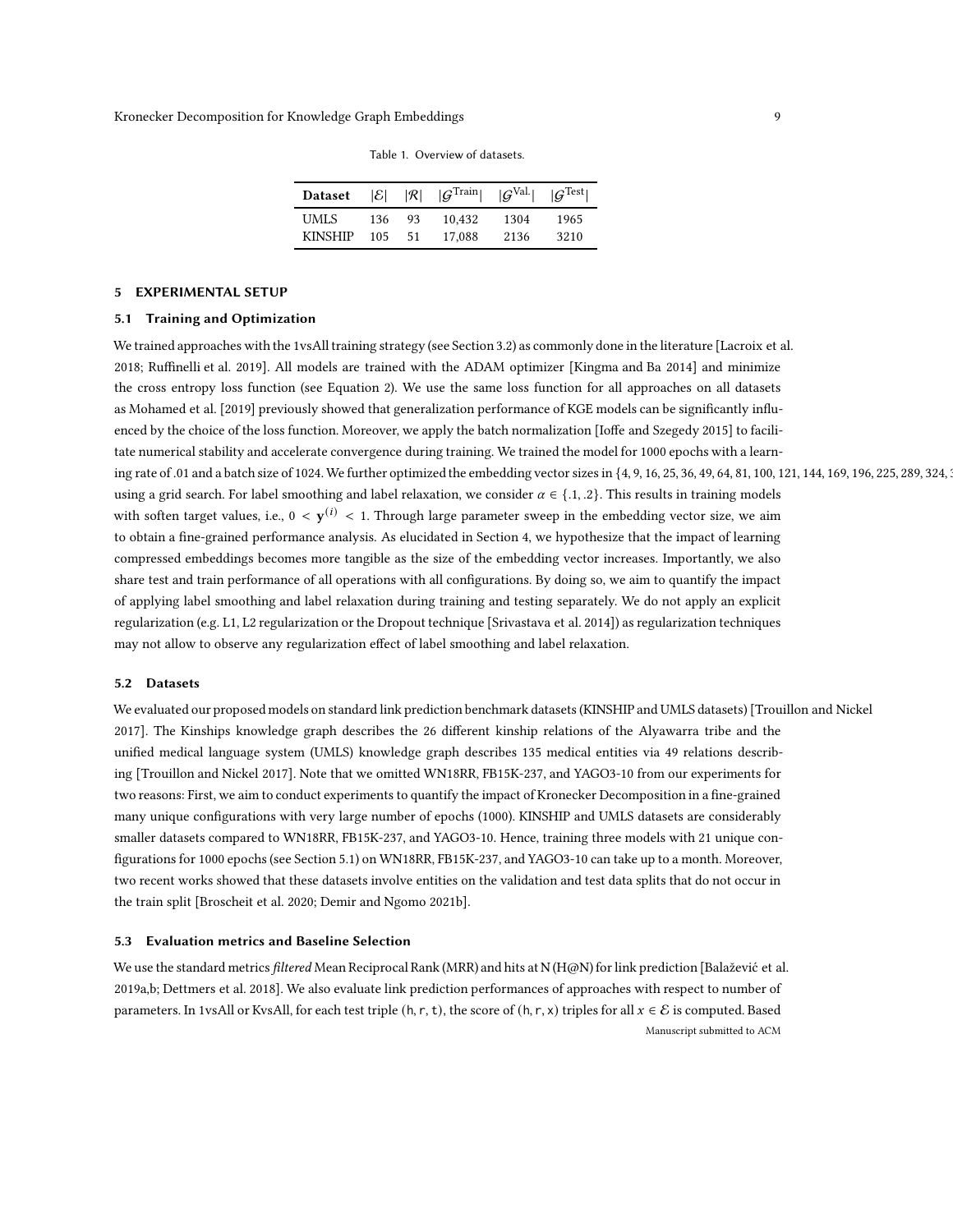on these scores, the filtered ranking  $rank_t$  of the triple having t is obtained. Then the MRR:  $\frac{1}{|\mathcal{G}^{\text{test}}|} \sum_{(h,r,t) \in \mathcal{G}^{\text{test}}} \frac{1}{rank_t}$ is computed. Next, Hi@1, H@3, and H@10 are computed in literature [\[Balažević et al. 2019b;](#page-14-8) [Dettmers et al. 2018](#page-14-1); [Ruffinelli et al. 2019\]](#page-16-9). The number of parameters consists of |E|, |R|, and all other trainable parameters. Moreover, we illustrate our methodology with DistMult for three reasons: (1) many recent KGE model can be seen as an effective extension of DistMult, i.e., the Hadamard product followed by an inner product of input embeddings (see Section [2\)](#page-2-1). (2) Findings of [Ruffinelli et al. \[2019](#page-16-9)] indicate that DistMult perform competitive performance provided that it is properly trained. (3) DistMult requires less floating point operations than more sophisticated recent models. Hence, it can be trained in less time [\[Costabello et al. 2019;](#page-14-13) [Valeriani 2020\]](#page-16-20).

#### <span id="page-9-0"></span>5.4 Implementation Details and Reproducibility

We built a hardware-agnostic knowledge graph embedding framework<sup>[3](#page-9-2)</sup> based on PyTorch Lightning [\[Falcon et al.](#page-15-26) [2019\]](#page-15-26) and DASK [\[Rocklin 2015\]](#page-16-21). In our experiments, the seed for the pseudo-random generator was fixed to 1. To alleviate the hardware requirements for the reproducibility of our results, we provide hyperparameter optimization, training and evaluation scripts along with pretrained models.

## <span id="page-9-1"></span>6 RESULTS

#### 6.1 Standard Link Prediction

Table [2](#page-9-3) reports link prediction results on benchmark datasets. Overall results indicate that applying KD on embedding matrices reduces the number of required parameters, while yielding a competitive performance. KD-DistMult outperforms DistMult and KD-Rel-DistMult in 9 out of 10 metrics in Table [2](#page-9-3) with surprisingly less parameters. Specifically, KD-DistMult outperforms DistMult and KD-DistMult, while requiring 18.2× and 11.4× fewer number of parameters than DistMult and KD-Rel-DistMult on UMLS, respectively. Similarly, KD-DistMult requires 14.6× and 14.2× fewer number of parameters than DistMult and KD-Rel-DistMult on KINSHIP, respectively. After observing these results, we delved into the details of training process to validate the existence of overfitting. To this end, we evaluated each model on the training datasets and added the MRR and Hit@N scores in Table [2.](#page-9-3)

<span id="page-9-3"></span>Table 2. Link prediction results on UMLS and KINSHIP. <sup>|</sup>Θ<sup>|</sup> denotes the number of parameters. Bold entries denote best results.

|                                    |        |              | <b>UMLS</b>  |              |              | <b>KINSHIP</b> |              |              |              |              |  |
|------------------------------------|--------|--------------|--------------|--------------|--------------|----------------|--------------|--------------|--------------|--------------|--|
|                                    | 101    | MRR          | @1           | @3           | @10          | $ \Theta $     | MRR          | @1           | @3           | @10          |  |
| DistMult<br>on training set        | 67,915 | .517<br>.995 | .441<br>.992 | .536<br>1.00 | .659<br>1.00 | 46,818         | .568<br>.919 | .500<br>.876 | .593<br>.952 | .693<br>.991 |  |
| KD-Rel-DistMult<br>on training set | 42.619 | .531<br>.996 | .432<br>.993 | .584<br>.999 | .684<br>1.00 | 45.420         | .562<br>.914 | .493<br>.867 | .588<br>.953 | .694<br>.992 |  |
| KD-DistMult<br>on training set     | 3,728  | .541<br>.814 | .447<br>.704 | .598<br>.904 | .684<br>.989 | 3.200          | .599<br>.705 | .534<br>.572 | .631<br>.804 | .709<br>.950 |  |

These results suggest that (a) all models seem to suffer from overfitting and (b) increasing embedding vector size does not proportionally increase the expressiveness of the model. DistMult with a 59% more number of parameters than KD-Rel-DistMult does not lead to a significant change in MRR and Hit@N scores on the training datasets. These results

<sup>3</sup><https://github.com/dice-group/dice-embeddings>

<span id="page-9-2"></span>Manuscript submitted to ACM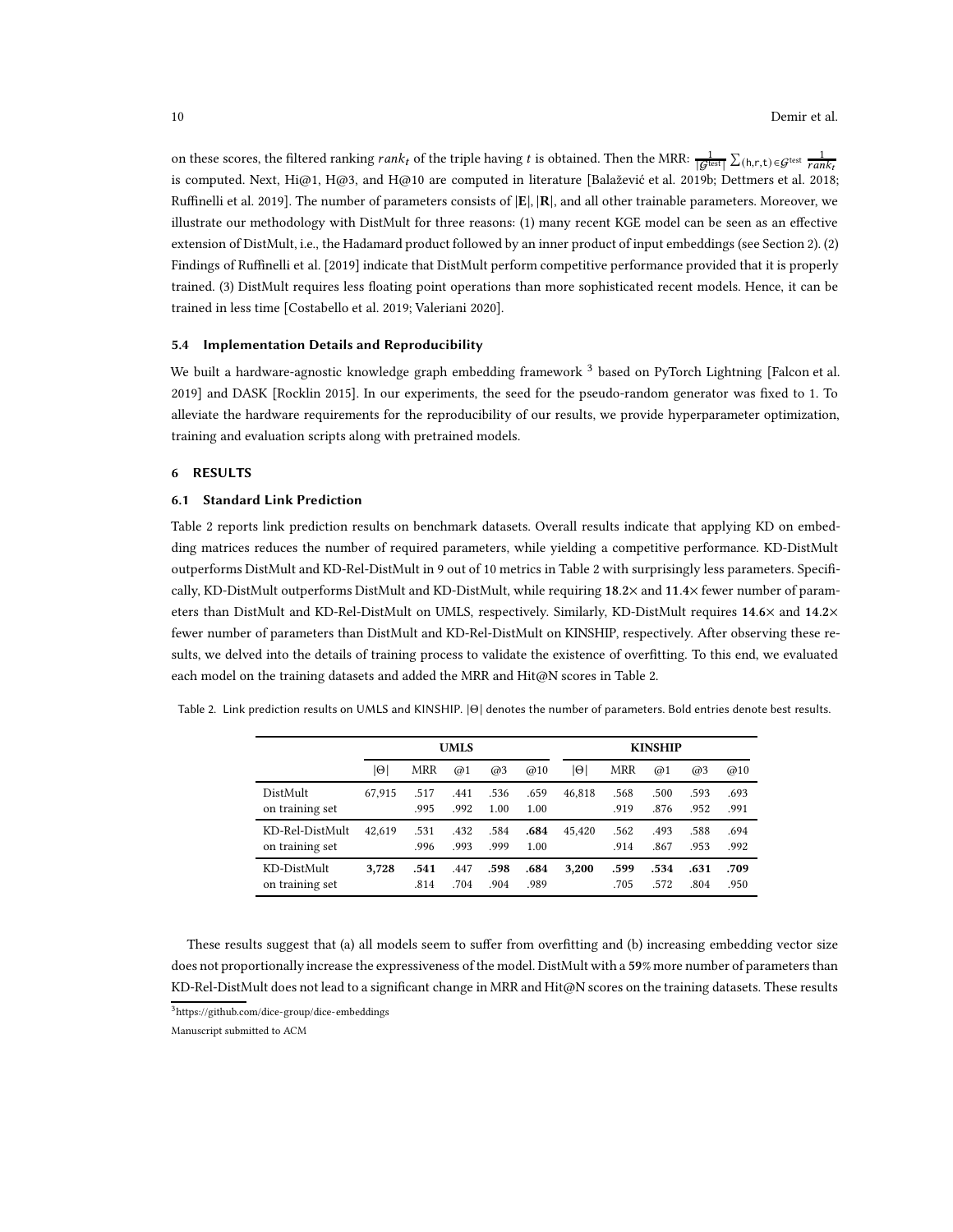also highlight the importance of applying extensive extensive hyperparameter optimization and model calibration to increase generalization performances.

### 6.2 Link Prediction with Model Calibration

To observe the impact of model calibration, we retrained models with Label Smoothing and Label Relaxation (see Section [3.3\)](#page-3-1). Table [3](#page-10-0) shows that performances of models are improved with model calibration on UMLS, whereas performances are not increased and in some circumstances decreased. Importantly, model calibration seem to help more on those models that suffer greatly from the overfitting. For instance, models seem to perform better without model calibration on KINSHIP, where the overfitting is less severe.

<span id="page-10-0"></span>Table 3. Link prediction results on UMLS and KINSHIP with model calibration. Rows with on training set report the performances on the training dataset. <sup>|</sup>Θ|, LS, LR denote the number of parameters, Label Smoothing and Label Relaxation, respectively. Bold entries denote best results.

|                       |            | <b>UMLS</b> |      |      | <b>KINSHIP</b> |            |            |      |      |      |
|-----------------------|------------|-------------|------|------|----------------|------------|------------|------|------|------|
|                       | $ \Theta $ | <b>MRR</b>  | @1   | @3   | @10            | $ \Theta $ | <b>MRR</b> | @1   | @3   | @10  |
| DistMult              | 67,915     | .517        | .441 | .536 | .658           | 46,818     | .568       | .499 | .593 | .693 |
| on training set       |            | .995        | .992 | 1.00 | 1.00           |            | .919       | .876 | .952 | .991 |
| with LS $\alpha = .1$ |            | .568        | .499 | .602 | .707           |            | .515       | .417 | .563 | .685 |
| on training set       |            | .996        | .993 | 1.00 | 1.00           |            | .918       | .845 | .954 | .992 |
| with LS $\alpha = .2$ |            | .548        | .475 | .582 | .690           |            | .502       | .398 | .555 | .667 |
| on training set       |            | .995        | .992 | .999 | 1.00           |            | .916       | .871 | .952 | .992 |
| with LR $\alpha = .1$ |            | .552        | .436 | .630 | .723           |            | .567       | .499 | .592 | .694 |
| on training set       |            | .995        | .992 | 1.00 | 1.00           |            | .919       | .875 | .952 | .992 |
| with LR $\alpha = .2$ |            | .579        | .487 | .648 | .725           |            | .567       | .499 | .592 | .695 |
| on training set       |            | .995        | .992 | 1.00 | 1.00           |            | .917       | .873 | .952 | .992 |
| KD-Rel-DistMult       | 42,619     | .531        | .432 | .584 | .684           | 32,946     | .556       | .487 | .580 | .689 |
| on training set       |            | .996        | .993 | .999 | 1.00           |            | .913       | .865 | .951 | .992 |
| with LS $\alpha = .1$ |            | .565        | .493 | .611 | .704           |            | .500       | .394 | .555 | .677 |
| on training set       |            | .996        | .992 | .999 | 1.00           |            | .913       | .866 | .951 | .991 |
| with LS $\alpha = .2$ |            | .592        | .531 | .617 | .704           |            | .504       | .403 | .556 | .671 |
| on training set       |            | .994        | .990 | .999 | 1.00           |            | .907       | .855 | .949 | .991 |
| with LR $\alpha = .1$ |            | .543        | .444 | .602 | .692           |            | .555       | .486 | .577 | .692 |
| on training set       |            | .996        | .993 | .999 | 1.00           |            | .912       | .864 | .952 | .992 |
| with LR $\alpha = .2$ |            | .562        | .476 | .600 | .718           |            | .555       | .487 | .576 | .689 |
| on training set       |            | .993        | .999 | 1.00 | 1.00           |            | .912       | .863 | .952 | .992 |
| KD-DistMult           | 3,728      | .541        | .447 | .598 | .684           | 3,200      | .599       | .534 | .631 | .709 |
| on training set       |            | .814        | .704 | .904 | .989           |            | .665       | .519 | .774 | .936 |
| with LS $\alpha = .1$ |            | .592        | .511 | .627 | .751           |            | .519       | .382 | .621 | .705 |
| on training set       |            | .796        | .677 | .897 | .984           |            | .640       | .491 | .745 | .928 |
| with LS $\alpha = .2$ |            | .572        | .475 | .623 | .754           |            | .486       | .326 | .605 | .704 |
| on training set       |            | .781        | .655 | .888 | .980           |            | .629       | .476 | .730 | .930 |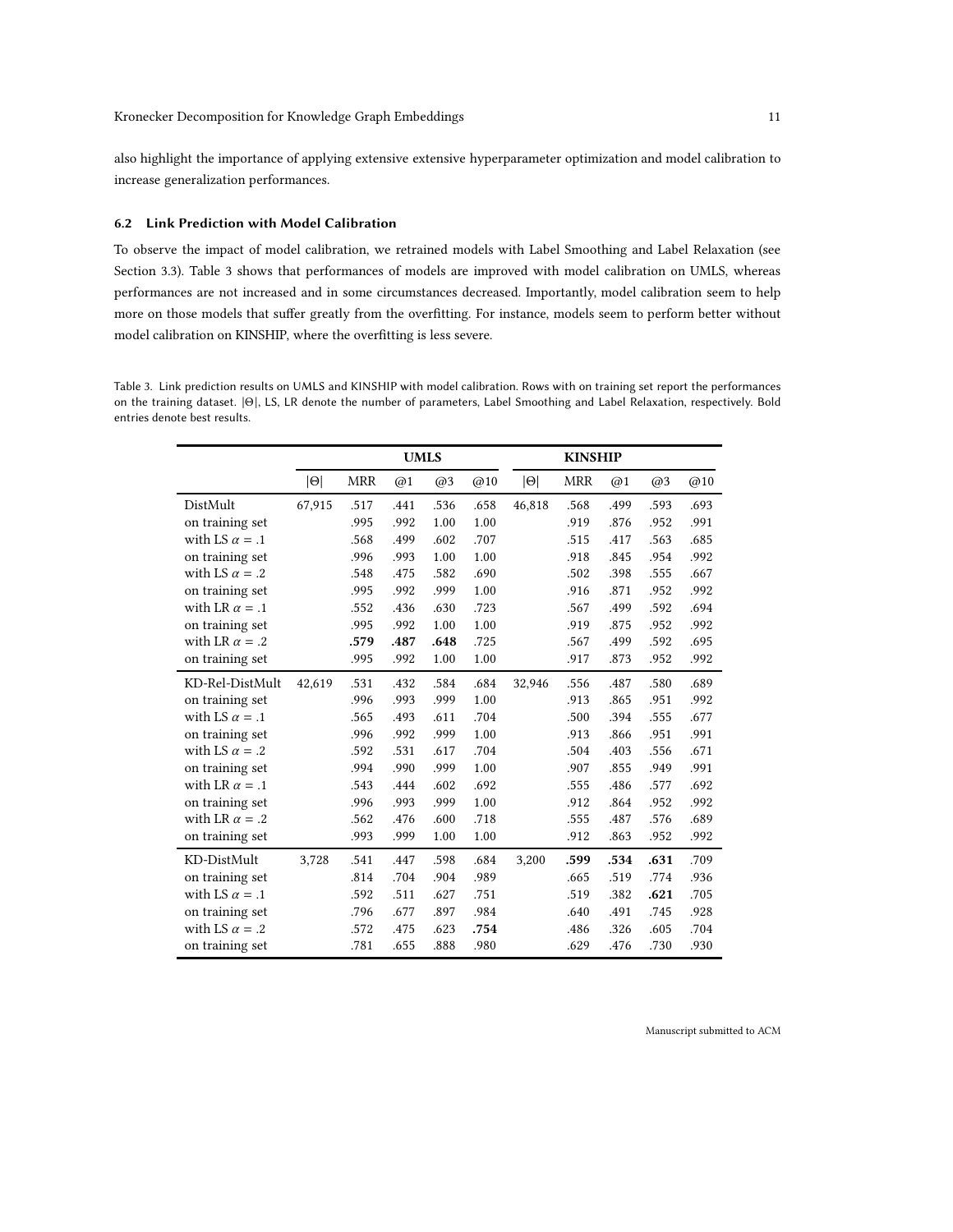#### 6.3 Link Prediction under Noise

We were interested to observe the impact of adding noisy triples into the training dataset in the link prediction task, since many real-world KGs contains noisy triples. To this end, we add 10% noise in the training splits and evaluate models. Table [4](#page-11-0) suggest that 10% noise in the input data decrease the standard DistMult model by absolute 7% in MRR on KINSHIP, whereas performance of KD-Rel-DistMult and KD-DistMult are more robust against the input noise. Surprisingly, KD-Rel-DistMult reaches the highest MRR, Hit@1 and Hit@3 scores throughout our experiments with 10% noisy data. Bishop [\[Bishop 1995\]](#page-14-14) showed that the addition of noise to the numerical input training data lead to significant improvements in generalization performance. Our results signal that adding additional noise in the structured data may have the similar effect.

<span id="page-11-0"></span>Table 4. Link prediction results on noisy UMLS and KINSHIP. <sup>|</sup>Θ<sup>|</sup> denotes the number of parameters. Bold entries denote best results.

|                      |            |            | <b>UMLS</b> |      |      |            |            | <b>KINSHIP</b> |      |      |
|----------------------|------------|------------|-------------|------|------|------------|------------|----------------|------|------|
|                      | $ \Theta $ | <b>MRR</b> | @1          | @3   | @10  | $ \Theta $ | <b>MRR</b> | @1             | @3   | @10  |
| DistMult             | 23,500     | .448       | .319        | .484 | .741 | 16,200     | .523       | .452           | .538 | .665 |
|                      | 28,435     | .470       | .382        | .497 | .677 | 19,602     | .512       | .444           | .523 | .655 |
|                      | 33,840     | .423       | .335        | .411 | .621 | 23,328     | .508       | .439           | .517 | .658 |
|                      | 39,715     | .518       | .418        | .556 | .741 | 27,378     | .510       | .440           | .524 | .658 |
|                      | 46,060     | .489       | .355        | .586 | .738 | 31,752     | .512       | .438           | .529 | .668 |
|                      | 52,875     | .465       | .339        | .500 | .677 | 36,450     | .518       | .445           | .534 | .671 |
|                      | 60,160     | .422       | .340        | .413 | .591 | 41,472     | .520       | .447           | .536 | .679 |
|                      | 67,915     | .485       | .396        | .497 | .699 | 46,818     | .517       | .443           | .534 | .679 |
|                      | 76,140     | .532       | .436        | .562 | .746 | 52,488     | .523       | .447           | .547 | .674 |
|                      | 84,835     | .448       | .341        | .467 | .695 | 58,482     | .529       | .453           | .551 | .684 |
|                      | 94,000     | .466       | .343        | .541 | .662 | 64,800     | .529       | .454           | .556 | .685 |
| KD-Rel-DistMult      | 15,130     | .521       | .428        | .534 | .730 | 11,610     | .540       | .477           | .554 | .674 |
|                      | 18,205     | .550       | .467        | .578 | .690 | 13,992     | .516       | .449           | .528 | .655 |
|                      | 21,564     | .456       | .349        | .499 | .676 | 16,596     | .507       | .442           | .514 | .644 |
|                      | 25,207     | .469       | .338        | .591 | .718 | 19,422     | .500       | .439           | .502 | .631 |
|                      | 29,134     | .515       | .422        | .561 | .701 | 22,470     | .503       | .437           | .511 | .645 |
|                      | 33,345     | .580       | .500        | .617 | .701 | 25,740     | .503       | .436           | .509 | .647 |
|                      | 37,840     | .526       | .432        | .544 | .718 | 29,232     | .506       | .438           | .515 | .644 |
|                      | 42,619     | .567       | .493        | .607 | .693 | 32,946     | .505       | .431           | .519 | .655 |
|                      | 47,682     | .439       | .322        | .482 | .678 | 36,882     | .511       | .440           | .529 | .661 |
|                      | 53,029     | .554       | .490        | .574 | .671 | 41,040     | .511       | .441           | .524 | .657 |
|                      | 58,660     | .583       | .503        | .632 | .728 | 45,420     | .514       | .442           | .531 | .666 |
| KD-DistMult          | 2,330      | .461       | .339        | .527 | .651 | 1,600      | .562       | .487           | .592 | .699 |
|                      | 2,563      | .331       | .233        | .343 | .496 | 1,760      | .573       | .501           | .609 | .703 |
|                      | 2,796      | .376       | .252        | .448 | .622 | 1,920      | .567       | .497           | .599 | .696 |
|                      | 3,029      | .346       | .254        | .370 | .506 | 2,080      | .576       | .505           | .604 | .702 |
|                      | 3,262      | .374       | .274        | .391 | .541 | 2,240      | .567       | .498           | .589 | .703 |
|                      | 3,495      | .393       | .259        | .480 | .559 | 2,400      | .569       | .502           | .597 | .690 |
|                      | 3,728      | .452       | .329        | .529 | .626 | 2,560      | .572       | .503           | .603 | .697 |
|                      | 3,961      | .374       | .276        | .385 | .655 | 2,720      | .566       | .501           | .590 | .694 |
|                      | 4,427      | .358       | .247        | .376 | .589 | 2,880      | .578       | .509           | .607 | .703 |
|                      | 4,194      | .545       | .438        | .596 | .744 | 3,040      | .584       | .520           | .609 | .698 |
|                      | 4,660      | .366       | .258        | .406 | .541 | 3,200      | .586       | .521           | .612 | .612 |
| avg. DistMult        | 55,225     | .470       | .364        | .501 | .691 | 38,070     | .518       | .446           | .535 | .670 |
| avg. KD-Rel-DistMult | 34,765     | .524       | .431        | .565 | .700 | 26,850     | .510       | .443           | .521 | .653 |
| avg. KD-DistMult     | 3,495      | .398       | .287        | .441 | .594 | 2,400      | .573       | .504           | .601 | .691 |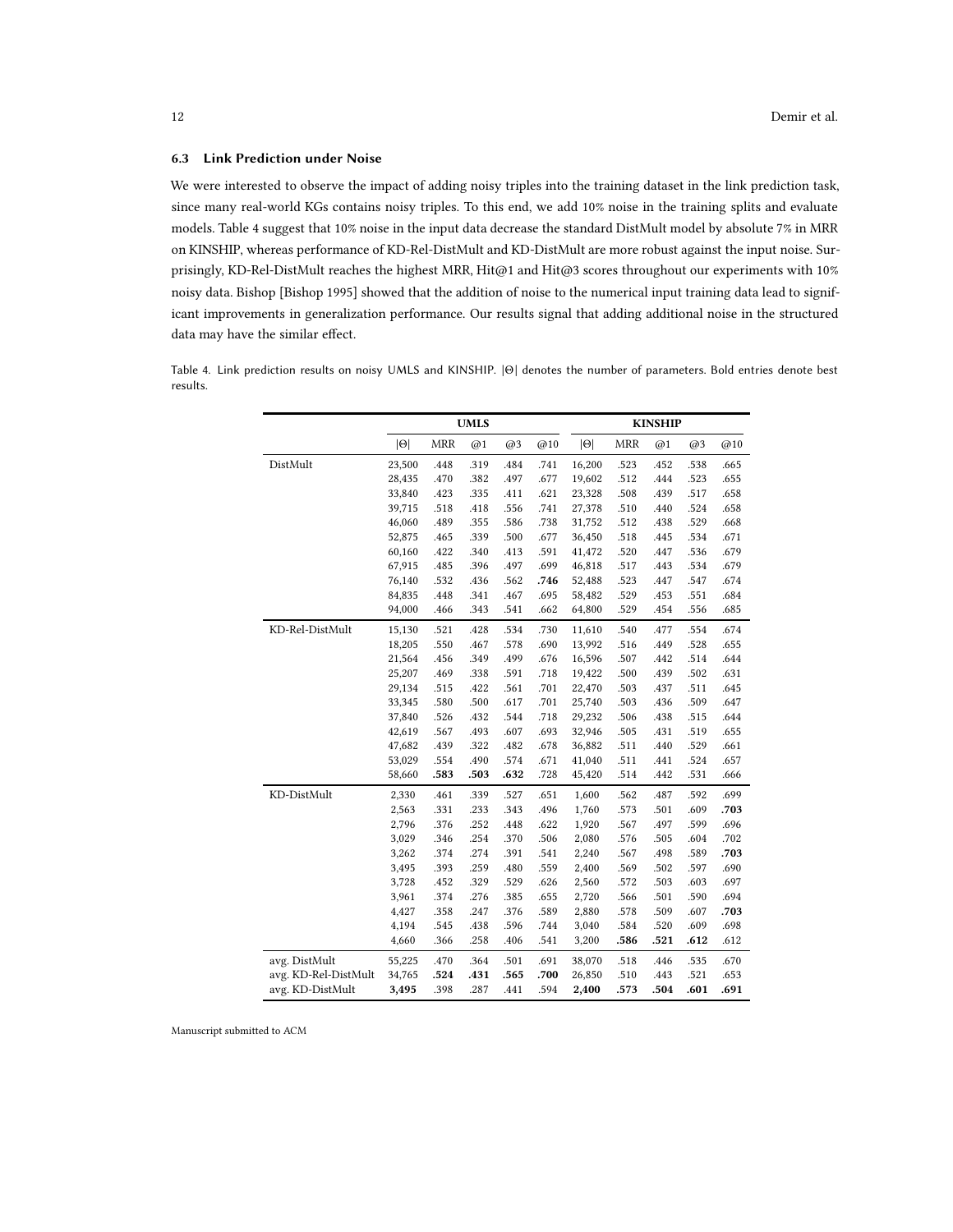## 6.4 Parameter Analysis

Table [5](#page-12-0) and Table [6](#page-13-0) report performances with a wide range of embedding vector sizes. Overall, our results corroborate our hypothesis, namely, as the size of embedding vectors decreases, benefits of applying KD becomes less tangible. More specifically, Table [5](#page-12-0) suggests that as <sup>|</sup>Θ<sup>|</sup> grows KD-Rel-DistMult and KD-DistMult perform quite well compared to DistMult on the both benchmark datasets.

<span id="page-12-0"></span>Table 5. Link prediction results on UMLS and KINSHIP with the highest half of the the parameter sweep in the number of parameters <sup>|</sup>Θ|. Bold entries denote best results.

|                      |            |            | <b>UMLS</b> |      |      | <b>KINSHIP</b> |            |      |      |      |  |  |
|----------------------|------------|------------|-------------|------|------|----------------|------------|------|------|------|--|--|
|                      | $ \Theta $ | <b>MRR</b> | @1          | @3   | @10  | $ \Theta $     | <b>MRR</b> | @1   | @3   | @10  |  |  |
| DistMult             | 28,435     | .430       | .346        | .430 | .650 | 19,602         | .556       | .487 | .585 | .687 |  |  |
|                      | 33,840     | .439       | .357        | .455 | .545 | 23,328         | .563       | .494 | .589 | .695 |  |  |
|                      | 39,715     | .425       | .344        | .435 | .596 | 27,378         | .562       | .493 | .587 | .695 |  |  |
|                      | 46,060     | .484       | .419        | .480 | .585 | 31,752         | .563       | .494 | .588 | .699 |  |  |
|                      | 52,875     | .507       | .439        | .525 | .646 | 36,450         | .565       | .498 | .589 | .693 |  |  |
|                      | 60,160     | .459       | .363        | .487 | .646 | 41,472         | .567       | .498 | .598 | .700 |  |  |
|                      | 67,915     | .517       | .441        | .536 | .659 | 46,818         | .568       | .500 | .593 | .693 |  |  |
|                      | 76,140     | .471       | .374        | .485 | .677 | 52,488         | .548       | .460 | .596 | .697 |  |  |
|                      | 84,835     | .454       | .354        | .496 | .632 | 58,482         | .567       | .498 | .598 | .697 |  |  |
|                      | 94,000     | .436       | .353        | .439 | .587 | 64,800         | .563       | .493 | .591 | .697 |  |  |
| KD-Rel-DistMult      | 18,205     | .544       | .475        | .576 | .665 | 13,992         | .546       | .478 | .568 | .684 |  |  |
|                      | 21,564     | .532       | .426        | .576 | .735 | 16,596         | .544       | .462 | .580 | .691 |  |  |
|                      | 25,207     | .455       | .368        | .473 | .639 | 19,422         | .546       | .476 | .567 | .687 |  |  |
|                      | 29,134     | .477       | .373        | .508 | .661 | 22,470         | .544       | .472 | .571 | .688 |  |  |
|                      | 33,345     | .525       | .452        | .548 | .642 | 25,740         | .548       | .475 | .576 | .691 |  |  |
|                      | 37,840     | .516       | .441        | .549 | .669 | 29,232         | .553       | .484 | .578 | .689 |  |  |
|                      | 42,619     | .531       | .432        | .584 | .684 | 32,946         | .556       | .487 | .580 | .689 |  |  |
|                      | 47,682     | .483       | .397        | .519 | .640 | 36,882         | .390       | .155 | .578 | .694 |  |  |
|                      | 53,029     | .525       | .447        | .554 | .643 | 41,040         | .559       | .488 | .587 | .693 |  |  |
|                      | 58,660     | .435       | .348        | .438 | .598 | 45,420         | .562       | .493 | .588 | .694 |  |  |
| KD-DistMult          | 2,563      | .357       | .275        | .374 | .453 | 1,760          | .556       | .487 | .581 | .686 |  |  |
|                      | 2,796      | .403       | .276        | .468 | .637 | 1,920          | .579       | .509 | .613 | .702 |  |  |
|                      | 3,029      | .354       | .271        | .375 | .492 | 2,080          | .567       | .493 | .606 | .698 |  |  |
|                      | 3,262      | .357       | .267        | .372 | .470 | 2,240          | .577       | .511 | .605 | .701 |  |  |
|                      | 3,495      | .361       | .252        | .382 | .618 | 2,400          | .572       | .501 | .607 | .706 |  |  |
|                      | 3,728      | .541       | .447        | .598 | .684 | 2,560          | .591       | .526 | .621 | .703 |  |  |
|                      | 3,961      | .407       | .282        | .474 | .645 | 2,720          | .587       | .521 | .619 | .701 |  |  |
|                      | 4,194      | .379       | .302        | .392 | .461 | 2,880          | .591       | .526 | .620 | .708 |  |  |
|                      | 4,427      | .382       | .285        | .390 | .605 | 3,040          | .599       | .535 | .628 | .707 |  |  |
|                      | 4,660      | .505       | .397        | .581 | .697 | 3,200          | .599       | .534 | .631 | .709 |  |  |
| avg. DistMult        | 58,397     | .462       | .379        | .477 | .622 | 40,257         | .562       | .491 | .591 | .695 |  |  |
| avg. KD-Rel-DistMult | 36,728     | .502       | .416        | .532 | .658 | 28,374         | .535       | .447 | .577 | .690 |  |  |
| avg. KD-DistMult     | 3,611      | .405       | .305        | .441 | .576 | 2,480          | .582       | .514 | .613 | .702 |  |  |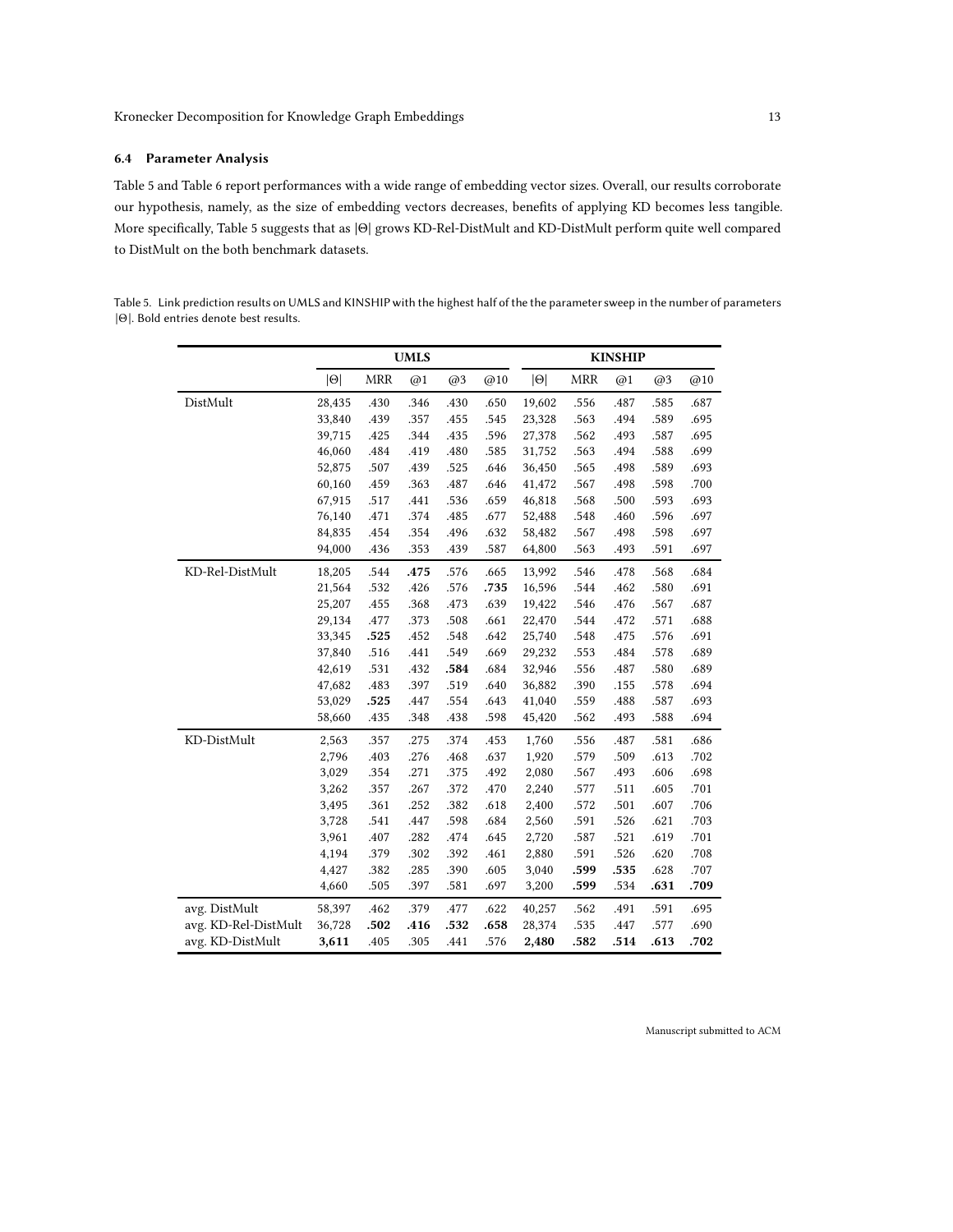|                      |            |            | <b>UMLS</b> |      |      | <b>KINSHIP</b> |            |      |      |      |  |
|----------------------|------------|------------|-------------|------|------|----------------|------------|------|------|------|--|
|                      | $ \Theta $ | <b>MRR</b> | @1          | @3   | @10  | $ \Theta $     | <b>MRR</b> | @1   | @3   | @10  |  |
| DistMult             | 940        | .475       | .378        | .501 | .669 | 648            | .450       | .291 | .559 | .686 |  |
|                      | 2,115      | .550       | .472        | .579 | .668 | 1,458          | .582       | .516 | .607 | .707 |  |
|                      | 3,760      | .493       | .336        | .633 | .757 | 2,592          | .607       | .554 | .634 | .712 |  |
|                      | 5,875      | .584       | .498        | .626 | .749 | 4,050          | .613       | .554 | .640 | .714 |  |
|                      | 8,460      | .488       | .363        | .567 | .681 | 5,832          | .612       | .555 | .631 | .709 |  |
|                      | 11,515     | .409       | .326        | .417 | .601 | 7,938          | .597       | .533 | .625 | .710 |  |
|                      | 15,040     | .473       | .378        | .502 | .679 | 10,368         | .581       | .519 | .605 | .699 |  |
|                      | 19,035     | .548       | .476        | .590 | .709 | 13,122         | .560       | .492 | .584 | .690 |  |
|                      | 23,500     | .489       | .409        | .518 | .598 | 16,200         | .549       | .480 | .570 | .683 |  |
| KD-Rel-DistMult      | 754        | .385       | .220        | .550 | .683 | 546            | .508       | .428 | .532 | .679 |  |
|                      | 1,557      | .537       | .444        | .582 | .692 | 1,152          | .382       | .137 | .581 | .694 |  |
|                      | 2,644      | .531       | .453        | .559 | .646 | 1,980          | .579       | .508 | .609 | .710 |  |
|                      | 4,015      | .547       | .466        | .579 | .694 | 3,030          | .591       | .523 | .621 | .712 |  |
|                      | 5,670      | .457       | .367        | .487 | .635 | 4,302          | .599       | .536 | .620 | .709 |  |
|                      | 7,609      | .560       | .431        | .657 | .742 | 5,796          | .592       | .529 | .615 | .709 |  |
|                      | 9,832      | .555       | .477        | .576 | .716 | 7,512          | .581       | .517 | .607 | .703 |  |
|                      | 12,339     | .507       | .415        | .550 | .679 | 9,450          | .575       | .512 | .593 | .698 |  |
|                      | 15,130     | .565       | .503        | .586 | .687 | 11,610         | .560       | .493 | .581 | .693 |  |
| KD-DistMult          | 466        | .354       | .266        | .384 | .539 | 320            | .358       | .358 | .400 | .528 |  |
|                      | 699        | .321       | .215        | .309 | .564 | 480            | .428       | .380 | .421 | .508 |  |
|                      | 932        | .347       | .252        | .357 | .643 | 640            | .492       | .422 | .505 | .643 |  |
|                      | 1,165      | .360       | .260        | .381 | .503 | 800            | .524       | .454 | .547 | .660 |  |
|                      | 1,398      | .335       | .225        | .347 | .620 | 960            | .527       | .457 | .553 | .655 |  |
|                      | 1,631      | .375       | .225        | .493 | .651 | 1,120          | .550       | .483 | .573 | .676 |  |
|                      | 1,864      | .357       | .248        | .362 | .686 | 1,280          | .575       | .503 | .607 | .708 |  |
|                      | 2,097      | .355       | .244        | .373 | .648 | 1,440          | .572       | .500 | .603 | .707 |  |
|                      | 2,330      | .533       | .433        | .588 | .737 | 1,600          | .557       | .488 | .587 | .689 |  |
| avg. DistMult        | 10,026     | .501       | .404        | .548 | .679 | 6,912          | .572       | .499 | .606 | .701 |  |
| avg. KD-Rel-DistMult | 6,616      | .516       | .420        | .569 | .686 | 5,042          | .552       | .465 | .595 | .701 |  |
| avg. KD-DistMult     | 1,398      | .371       | .263        | .399 | .621 | 960            | .509       | .449 | .534 | .642 |  |

<span id="page-13-0"></span>Table 6. Link prediction results on UMLS and KINSHIP with the lowest half of the the parameter sweep in the number of parameters <sup>|</sup>Θ|. Bold entries denote best results.

### 7 DISCUSSION

We conjecture that all KGE models may benefit from an extensive hyperparameter optimization. Yet, here, we were interested in relative link prediction performances under optimizing solely the embedding vector size. We aimed to observe possible benefits of learning compressed embeddings in link prediction task. Table [2](#page-9-3) and Table [6](#page-13-0) suggest that benefits of learning compressed embeddings becomes more beneficial as the embedding vector size grows. Increasing the size of embedding vectors in DistMult does not decrease training loss as well as MRR and Hit@N scores on training datasets. This may stem from the fact that increasing the size of embeddings increases redundancy in the parameters, hence does not improve training and test performance of DistMult. Yet, Table [3](#page-10-0) shows that model calibration consistently improved generalization performances on UMLS, while performances on KINSHIP are not improved as such. In our experiments, performance of KD-Rel-DistMult and KD-DistMult suggest that learning compressed knowledge Manuscript submitted to ACM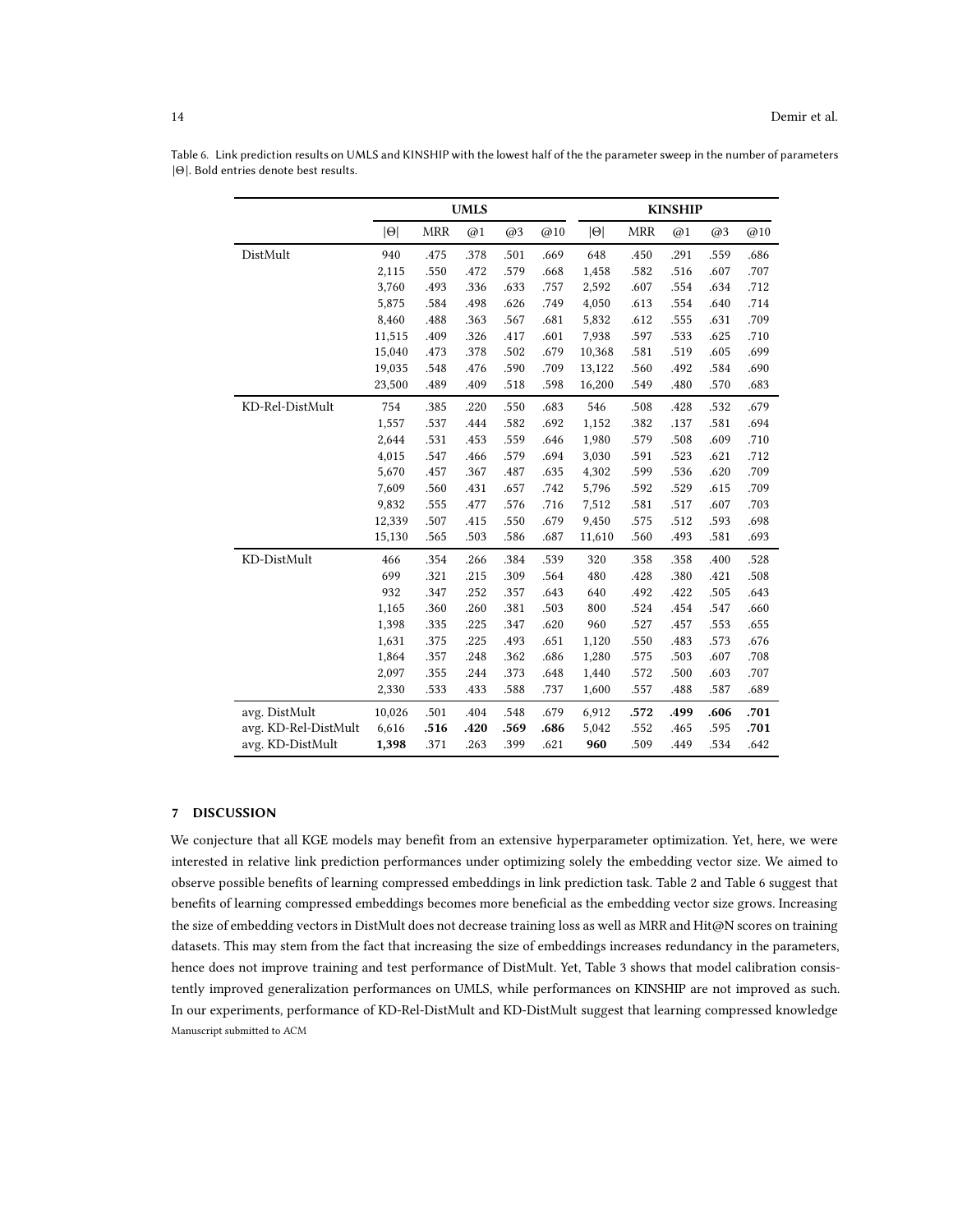graph embeddings does not only lead to a competitive and sometimes superior performance but also decrease the the need of overparameterization. We argue that a comprehensive study including many recent state-of-the-art knowledge graph embedding models on benchmark datasets from different domains is needed to further analyse the benefits of learning compressed embeddings via KD.

### 8 CONCLUSION

Most KGE models learn embeddings of entities and relations tailored towards the link prediction problem. Recent results signal an ever increasing predictive ability with the cost of over-parameterization and computationally complexity. Here, we designed a generic technique based on the Kronecker Decomposition (KD) to find a remedy for the former problem. Through KD, interactions within an embedding vector can be incorporated in the learning process without requiring requiring additional parameters. This encourages feature reuse and reduce redundancy in the embedding vectors. We showed that our technique can be readily applied in existing embedding models. Our experiments suggest that applying KD on entity and relation embeddings during training makes models more robust against overfitting and noise in input knowledge graphs. Benefits of KD becomes more tangible as the size of the input vector grows.

### ACKNOWLEDGMENTS

This work has been supported by the German Federal Ministry of Education and Research (BMBF) within the project DAIKIRI under the grant no 01IS19085B and by the the German Federal Ministry for Economic Affairs and Energy (BMWi) within the project RAKI under the grant no 01MD19012B.

#### **REFERENCES**

<span id="page-14-10"></span>Jimmy Lei Ba, Jamie Ryan Kiros, and Geoffrey E Hinton. 2016. Layer normalization. arXiv preprint arXiv:1607.06450 (2016).

- <span id="page-14-6"></span>Ivana Balažević, Carl Allen, and Timothy M Hospedales. 2019a. Hypernetwork knowledge graph embeddings. In International Conference on Artificial Neural Networks. Springer, 553–565.
- <span id="page-14-8"></span>Ivana Balažević, Carl Allen, and Timothy M Hospedales. 2019b. Tucker: Tensor factorization for knowledge graph completion. arXiv preprint arXiv:1901.09590 (2019).
- <span id="page-14-14"></span>Chris M Bishop. 1995. Training with noise is equivalent to Tikhonov regularization. Neural computation 7, 1 (1995), 108–116.
- <span id="page-14-4"></span>Antoine Bordes, Nicolas Usunier, Alberto Garcia-Duran, Jason Weston, and Oksana Yakhnenko. 2013. Translating embeddings for modeling multirelational data. In Advances in neural information processing systems. 2787–2795.
- <span id="page-14-11"></span>Samuel Broscheit, Daniel Ruffinelli, Adrian Kochsiek, Patrick Betz, and Rainer Gemulla. 2020. LibKGE - A Knowledge Graph Embedding Library for Reproducible Research. In Proceedings of the 2020 Conference on Empirical Methods in Natural Language Processing: System Demonstrations. 165–174. <https://www.aclweb.org/anthology/2020.emnlp-demos.22>
- <span id="page-14-2"></span>Hongyun Cai, Vincent W Zheng, and Kevin Chen-Chuan Chang. 2018. A comprehensive survey of graph embedding: Problems, techniques, and applications. IEEE Transactions on Knowledge and Data Engineering 30, 9 (2018), 1616–1637.
- <span id="page-14-9"></span>Israel Cohen, Jacob Benesty, and Jingdong Chen. 2019. Differential Kronecker product beamforming. IEEE/ACM Transactions on Audio, Speech, and Language Processing 27, 5 (2019), 892–902.
- <span id="page-14-13"></span>Luca Costabello, Sumit Pai, Chan Le Van, Rory McGrath, Nick McCarthy, and Pedro Tabacof. 2019. AmpliGraph: a Library for Representation Learning on Knowledge Graphs.<https://doi.org/10.5281/zenodo.2595043>
- <span id="page-14-7"></span>Caglar Demir, Diego Moussallem, Stefan Heindorf, and Axel-Cyrille Ngonga Ngomo. 2021. Convolutional Hypercomplex Embeddings for Link Prediction. In Asian Conference on Machine Learning. PMLR, 656–671.
- <span id="page-14-0"></span>Caglar Demir and Axel-Cyrille Ngonga Ngomo. 2021a. Convolutional Complex Knowledge Graph Embeddings. In Eighteenth Extended Semantic Web Conference - Research Track.<https://openreview.net/forum?id=6T45-4TFqaX>
- <span id="page-14-12"></span>Caglar Demir and Axel-Cyrille Ngonga Ngomo. 2021b. Out-of-Vocabulary Entities in Link Prediction. arXiv preprint arXiv:2105.12524 (2021).
- <span id="page-14-1"></span>Tim Dettmers, Pasquale Minervini, Pontus Stenetorp, and Sebastian Riedel. 2018. Convolutional 2d knowledge graph embeddings. In Thirty-Second AAAI Conference on Artificial Intelligence.
- <span id="page-14-5"></span>Ali Edalati, Marzieh Tahaei, Ahmad Rashid, Vahid Partovi Nia, James J Clark, and Mehdi Rezagholizadeh. 2021. Kronecker Decomposition for GPT Compression. arXiv preprint arXiv:2110.08152 (2021).
- <span id="page-14-3"></span>Jeffrey Scott Eder. 2012. Knowledge graph based search system. US Patent App. 13/404,109.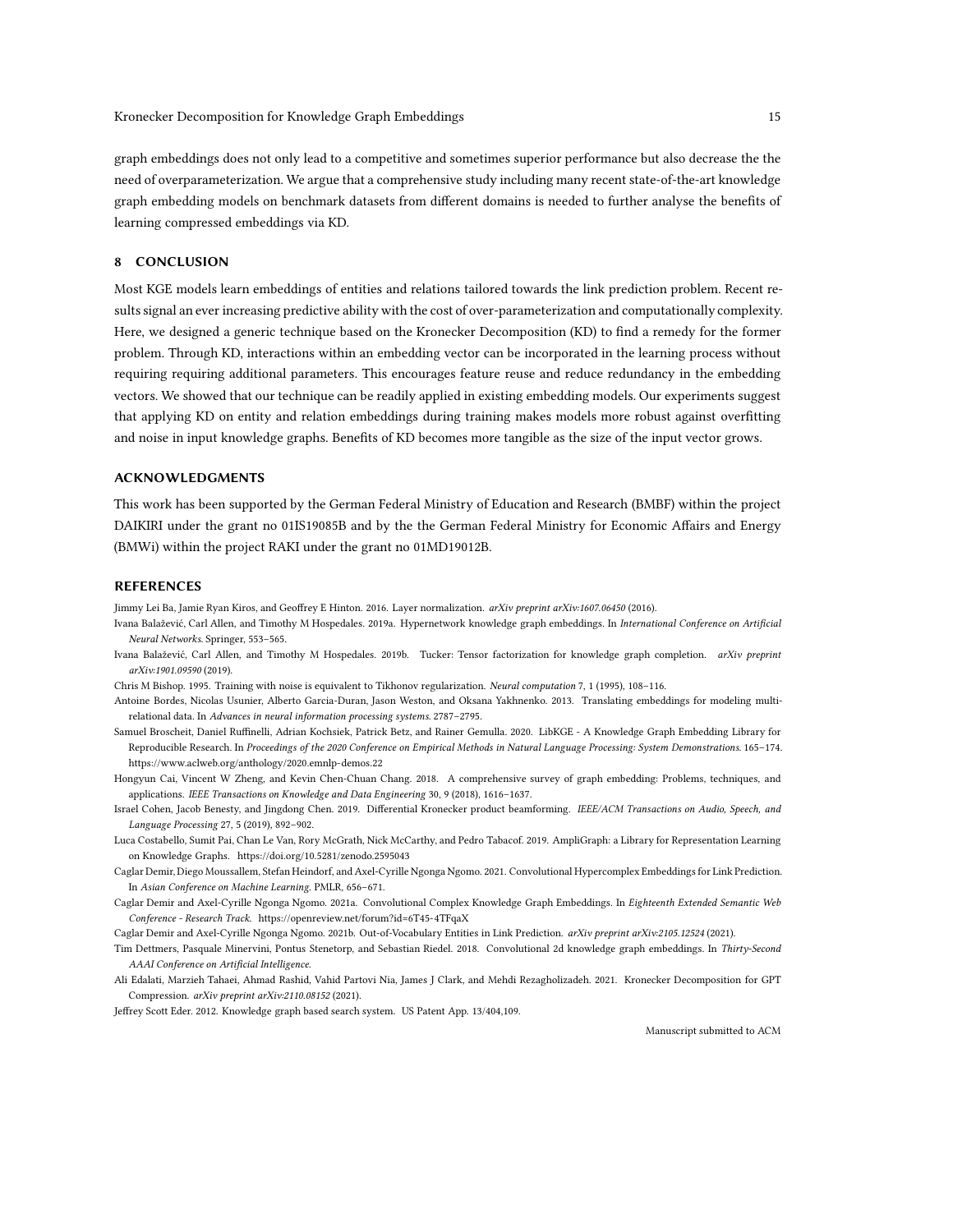<span id="page-15-26"></span>William Falcon et al. 2019. Pytorch lightning. GitHub. Note: https://github. com/PyTorchLightning/pytorch-lightning 3 (2019), 6.

- <span id="page-15-4"></span>Vladimir Gligorijević, P Douglas Renfrew, Tomasz Kosciolek, Julia Koehler Leman, Daniel Berenberg, Tommi Vatanen, Chris Chandler, Bryn C Taylor, Ian M Fisk, Hera Vlamakis, et al. 2021. Structure-based protein function prediction using graph convolutional networks. Nature communications 12, 1 (2021), 1–14.
- <span id="page-15-18"></span>Alexander Graham. 2018. Kronecker products and matrix calculus with applications. Courier Dover Publications.
- <span id="page-15-19"></span>Kristjan Greenewald, Theodoros Tsiligkaridis, and Alfred O Hero. 2013. Kronecker sum decompositions of space-time data. In 2013 5th IEEE International Workshop on Computational Advances in Multi-Sensor Adaptive Processing (CAMSAP). IEEE, 65–68.
- <span id="page-15-20"></span>Kristjan Greenewald, Edmund Zelnio, and Alfred Hero Hero. 2016. Robust SAR STAP via Kronecker decomposition. IEEE Trans. Aerospace Electron. Systems 52, 6 (2016), 2612–2625.
- <span id="page-15-11"></span>Chuan Guo, Geoff Pleiss, Yu Sun, and Kilian Q Weinberger. 2017. On calibration of modern neural networks. In International Conference on Machine Learning. PMLR, 1321–1330.
- <span id="page-15-13"></span>Stefan Heindorf, Martin Potthast, Hannah Bast, Björn Buchhold, and Elmar Haussmann. 2017. WSDM cup 2017: Vandalism detection and triple scoring. In Proceedings of the Tenth ACM International Conference on Web Search and Data Mining. 827–828.
- <span id="page-15-14"></span>Stefan Heindorf, Martin Potthast, Benno Stein, and Gregor Engels. 2016. Vandalism detection in wikidata. In Proceedings of the 25th ACM International on Conference on Information and Knowledge Management. 327–336.
- <span id="page-15-15"></span>Stefan Heindorf, Yan Scholten, Gregor Engels, and Martin Potthast. 2019. Debiasing vandalism detection models at wikidata. In The World Wide Web Conference. 670–680.
- <span id="page-15-8"></span>Aidan Hogan, Eva Blomqvist, Michael Cochez, Claudia d'Amato, Gerard de Melo, Claudio Gutierrez, José Emilio Labra Gayo, Sabrina Kirrane, Sebastian Neumaier, Axel Polleres, et al. 2020. Knowledge graphs. arXiv preprint arXiv:2003.02320 (2020).

<span id="page-15-3"></span>Sara Hooker. 2021. The hardware lottery. Commun. ACM 64, 12 (2021), 58–65.

- <span id="page-15-22"></span>Gao Huang, Zhuang Liu, Laurens Van Der Maaten, and Kilian Q Weinberger. 2017. Densely connected convolutional networks. In Proceedings of the IEEE conference on computer vision and pattern recognition. 4700–4708.
- <span id="page-15-16"></span>Eyke Hüllermeier and Weiwei Cheng. 2015. Superset Learning Based on Generalized Loss Minimization. In Proceedings of the Machine Learning and Knowledge Discovery in Databases - European Conference, ECML PKDD. 260–275.
- <span id="page-15-23"></span>Sergey Ioffe and Christian Szegedy. 2015. Batch normalization: Accelerating deep network training by reducing internal covariate shift. arXiv preprint arXiv:1502.03167 (2015).
- <span id="page-15-1"></span>Shaoxiong Ji, Shirui Pan, Erik Cambria, Pekka Marttinen, and Philip S Yu. 2020. A Survey on Knowledge Graphs: Representation, Acquisition and Applications. arXiv preprint arXiv:2002.00388 (2020).
- <span id="page-15-2"></span>Xiaoqi Jiao, Yichun Yin, Lifeng Shang, Xin Jiang, Xiao Chen, Linlin Li, Fang Wang, and Qun Liu. 2019. Tinybert: Distilling bert for natural language understanding. arXiv preprint arXiv:1909.10351 (2019).
- <span id="page-15-24"></span>Diederik P Kingma and Jimmy Ba. 2014. Adam: A method for stochastic optimization. arXiv preprint arXiv:1412.6980 (2014).
- <span id="page-15-9"></span>Bhushan Kotnis and Vivi Nastase. 2017. Analysis of the impact of negative sampling on link prediction in knowledge graphs. arXiv preprint arXiv:1708.06816 (2017).
- <span id="page-15-10"></span>Timothée Lacroix, Nicolas Usunier, and Guillaume Obozinski. 2018. Canonical tensor decomposition for knowledge base completion. arXiv preprint arXiv:1806.07297 (2018).
- <span id="page-15-17"></span>Julian Lienen and Eyke Hüllermeier. 2021. Credal Self-Supervised Learning. In Advances in Neural Information Processing Systems 34: Annual Conference on Neural Information Processing Systems, NeurIPS, Vol. 34. Curran Associates, Inc., 14370–14382.
- Julian Lienen and Eyke Hüllermeier. 2021. From Label Smoothing to Label Relaxation. In Proceedings of the Thirty-Fifth AAAI Conference on Artificial Intelligence, AAAI. 8583–8591.
- Michal Lukasik, Srinadh Bhojanapalli, Aditya Krishna Menon, and Sanjiv Kumar. 2020. Does label smoothing mitigate label noise?. In Proceedings of the 37th International Conference on Machine Learning, ICML. 6448–6458.
- <span id="page-15-21"></span>Helmut Lutkepohl. 1997. Handbook of matrices. Computational statistics and Data analysis 2, 25 (1997), 243.
- <span id="page-15-25"></span>Sameh K Mohamed, Vít Novácek, Pierre-Yves Vandenbussche, and Emir Muñoz. 2019. Loss Functions in Knowledge Graph Embedding Models. DL4KG@ ESWC 2377 (2019), 1–10.
- Rafael Müller, Simon Kornblith, and Geoffrey E. Hinton. 2019. When does label smoothing help?. In Advances in Neural Information Processing Systems 32: Annual Conference on Neural Information Processing Systems, NeurIPS. 4696–4705.
- <span id="page-15-12"></span>Mahdi Pakdaman Naeini, Gregory F. Cooper, and Milos Hauskrecht. 2015. Obtaining Well Calibrated Probabilities Using Bayesian Binning. In Proceedings of the Twenty-Ninth AAAI Conference on Artificial Intelligence. 2901–2907.
- <span id="page-15-7"></span>Dai Quoc Nguyen, Tu Dinh Nguyen, Dat Quoc Nguyen, and Dinh Phung. 2017. A novel embedding model for knowledge base completion based on convolutional neural network. arXiv preprint arXiv:1712.02121 (2017).
- <span id="page-15-0"></span>Maximilian Nickel, Kevin Murphy, Volker Tresp, and Evgeniy Gabrilovich. 2015. A review of relational machine learning for knowledge graphs. Proc. IEEE 104, 1 (2015), 11–33.
- <span id="page-15-6"></span>Maximilian Nickel, Lorenzo Rosasco, and Tomaso Poggio. 2016. Holographic embeddings of knowledge graphs. In Proceedings of the AAAI Conference on Artificial Intelligence, Vol. 30.
- <span id="page-15-5"></span>Maximilian Nickel, Volker Tresp, and Hans-Peter Kriegel. 2011. A Three-Way Model for Collective Learning on Multi-Relational Data.. In ICML, Vol. 11. 809–816.